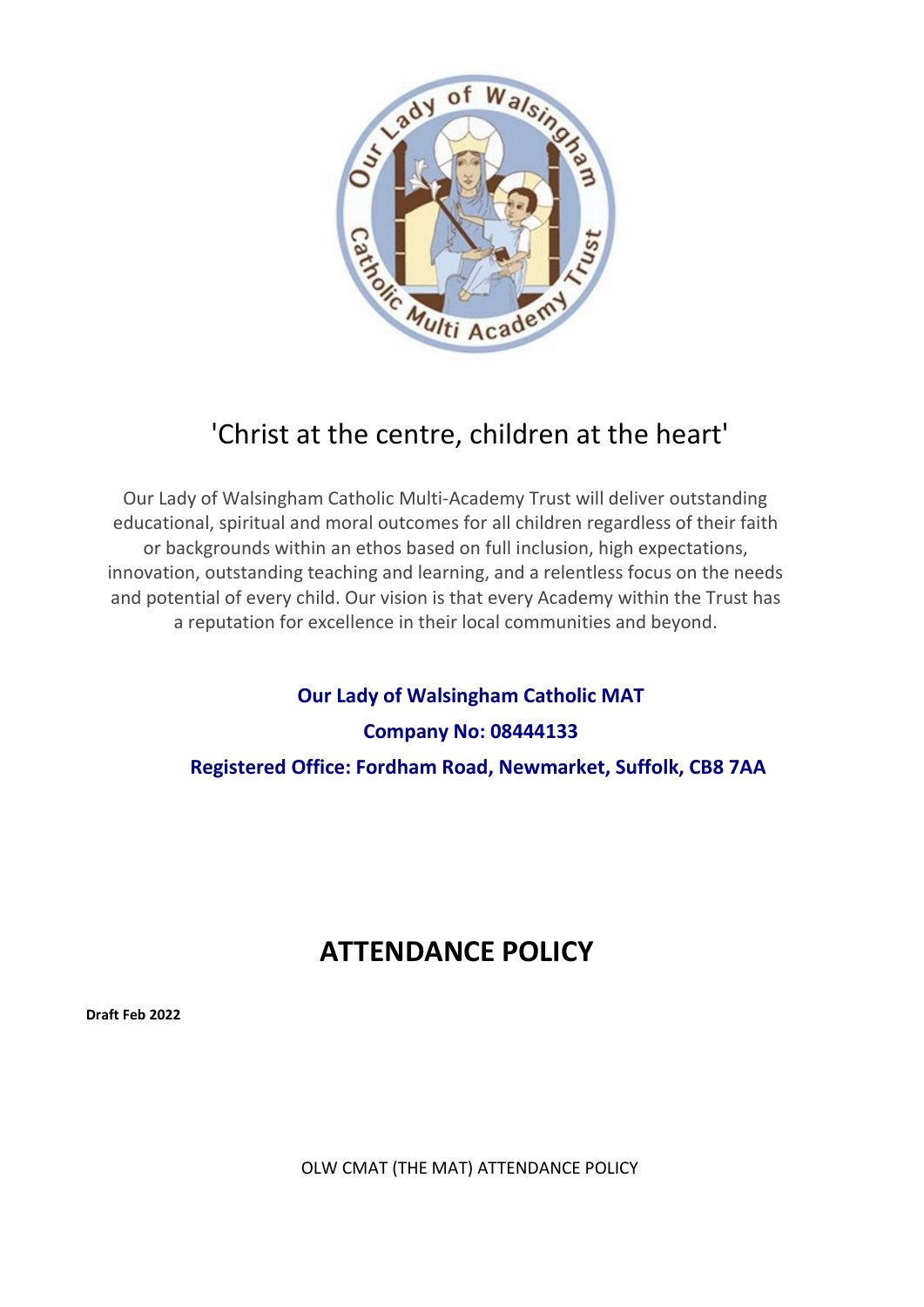#### **DEFINITIONS**

In this Attendance Policy and Procedure, unless the context otherwise requires, the following expressions shall have the following meanings:

- 'Academy' means an Academy within the MAT named at the beginning of this Attendance Policy and includes all sites upon which the Academy undertaking is, from time to time, being carried out.
- 'Board' means the board of Directors of the Academy Trust Company.
- 'Directors' means directors appointed to the Board of the Academy Trust Company.
- 'Governing Board' means the body carrying out the employment functions of the Academy Trust Company and such term may include the Board of Directors and/or a Local Governing Body of the Academy.
- 'Governors' means the governors appointed and elected to the Local Governing Body of the Academy, from time to time.
- 'Local Governing Body' means the group of governors appointed and elected to carry out specified functions in relation to the Academy as delegated by the Academy Trust Company.
- 'Teacher' means a teacher employed by the Academy Trust Company to work at the Academy or within the MAT and, where the context so admits, includes the principal/headteacher.
- 'Headteacher' means the teacher employed within each Academy or across several Academies in the role of CEO, Principal, Executive Headteacher, Headteacher or Head of Academy as appropriate.

## **Introduction/Aim**

Regular Academy attendance is essential if children are to achieve their full potential. [Research](https://www.gov.uk/government/publications/absence-and-attainment-at-key-stages-2-and-4-2013-to-2014) commissioned by the Department for Education shows missing schoolcan mean a child is less likely to achieve good grades, which can have a damaging effect on their life chances.

At each Academy within the MAT we believe that regular Academy attendance enables children both to maximise the educational opportunities available to them and to become responsible, organised and motivated adults. We value all pupils. As set out in this policy, we will work with families to identify the reasons for poor attendance and try to resolve any difficulties. We recognise that attendance is a matter for the whole Academy community. Our Attendance Policy should not be viewed in isolation; it is a strand that runs through all aspects of Academy improvement, supported by our policies on safeguarding, prevention of bullying, behaviour and inclusive learning. This policy also takes into account the Human Rights Act 1998, the Equality Act 2010 and other relevant legislation.

## **Legal Framework**

Section 7 of the 1996 Education Act states that parents must ensure that children of compulsory Academy age receive efficient full-time education suitable to their age, ability and aptitude to any special educational needs they may have, either by regular attendance at Academy or otherwise. A child is of Compulsory Academy Age at the beginning of the term following their 5<sup>th</sup> birthday. A child ceases to be of compulsory Academy age on the last Friday in June of the Academy year in which they reach the age of 16.

Page **2** of **22**

THIS POLICY DOES NOT CREATE CONTRACTUAL OBLIGATIONS ON THE ACADEMY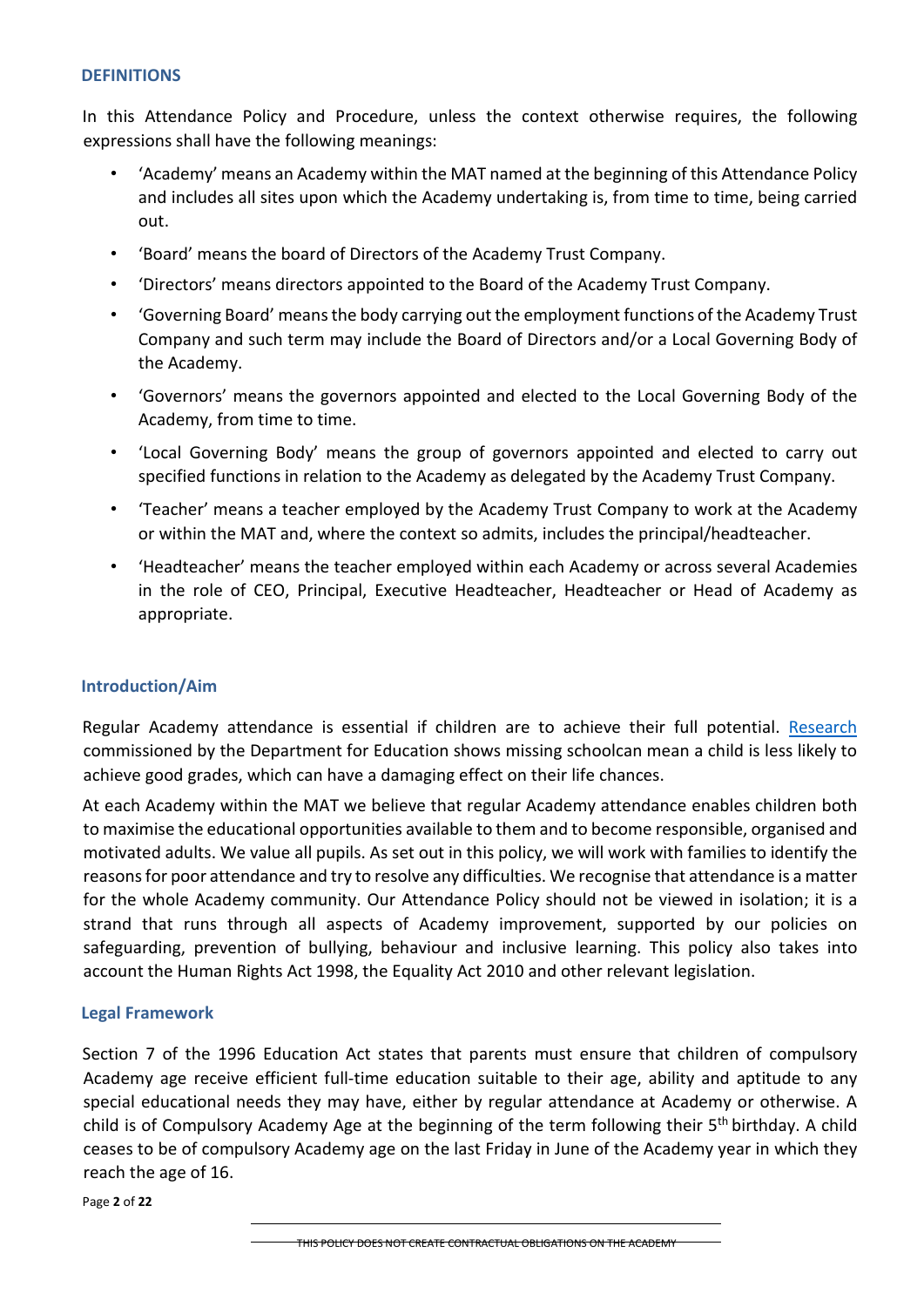Under the Education Act 1996, the Local Authority has a statutory responsibility to ensure that parents secure education for children of compulsory Academy age and where necessary, use legal enforcement.

The Education (Pupil Registration) (England) Regulations 2006, as amended by 2016 regulations, require Academies to take an attendance register twice a day, once at the start of the morning session and then again during the afternoon session. The register must record whether the pupil was:

- Present;
- Absent;
- Present at approved educational activity; or
- Unable to attend due to exceptional circumstances.

## **Definitions**

For the purpose of this policy, the Academy within the MAT defines:

"Absence" as:

- Arrival at Academy after the register has closed
- Not attending Academy for any reason

"Regular attendance" as:

Attendance at every session the Academy is open to pupils unless their absence has been authorised

"Authorised absence" as:

- An absence for sickness for which the Academy has granted leave
- Emergency medical or dental appointments which unavoidably fall during Academy time, for which the Academy has granted leave
- Religious or cultural observances for which the Academy has granted leave
- An absence due to a family emergency or unavoidable cause

"Unauthorised absence" as:

- Parents keeping children off Academy unnecessarily or without reason
- Truancy before or during the Academy day
- Absences which have never been properly explained
- Arrival at Academy after the register has closed
- Shopping, looking after other children or birthdays
- Day trips and holidays in term-time which have not been agreed Leaving Academy for no reason during the day

"Persistent absenteeism" (PA) as:

• Missing 10% or more of Academy time across the year for any reason

"Parent" as:

• Any natural parent, whether married or not

Page **3** of **22**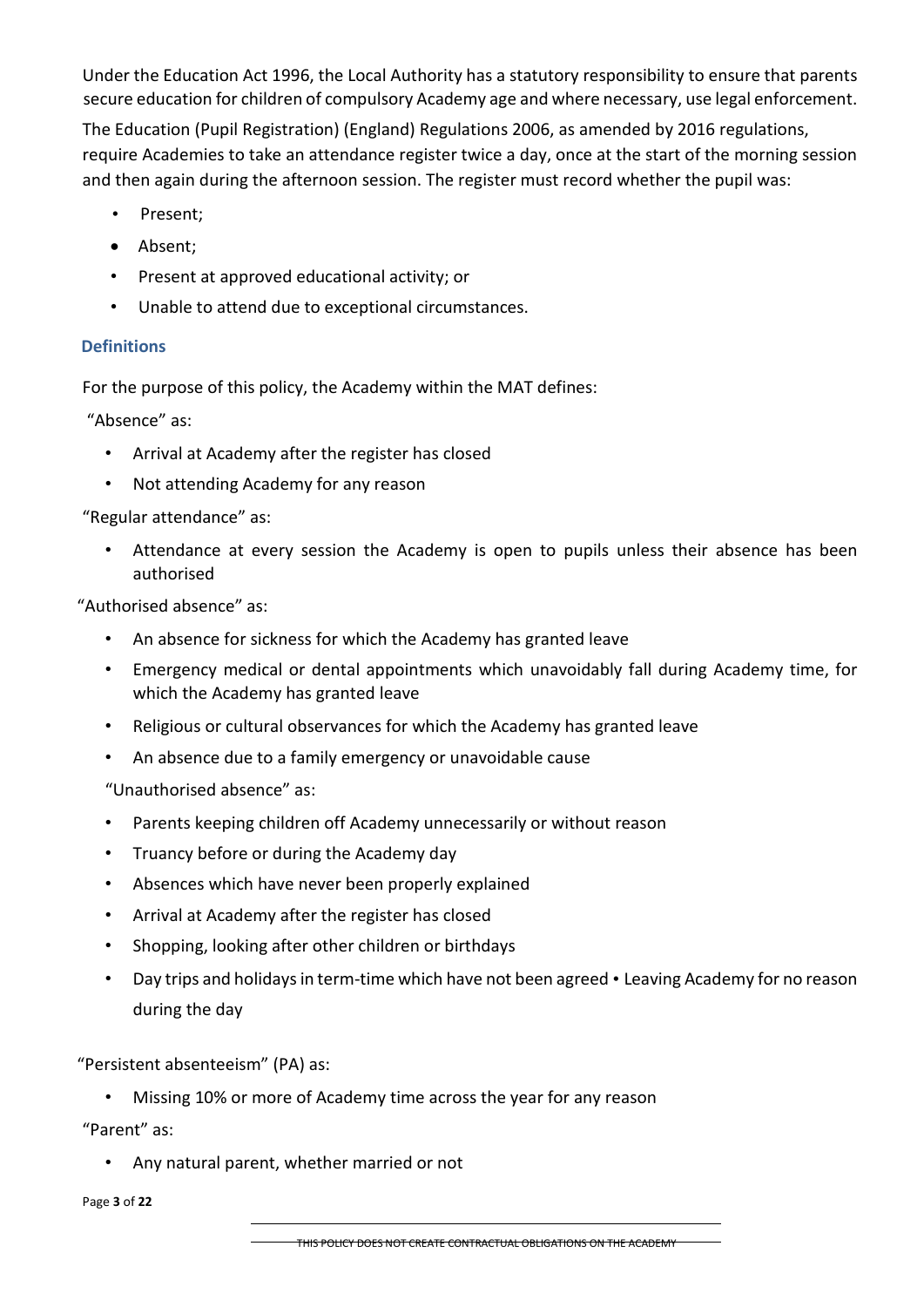- Any parent who, although not a natural parent, has parental responsibility as defined in the Children Act (1989) for a child or young person
- Any person who, although not a natural parent, has care of a child or young person

## **Categorising Absence and Attendance**

The table below shows the national codes which enable all Academies to record and monitor attendance and absence in a consistent way, and comply with the regulations.

|               | <b>Absence and Attendance Codes</b>                                                                                                                                                                                                                                                                                                                                                                                                                                                                                                                                                                                                                                                                                                                                                                           |  |  |  |
|---------------|---------------------------------------------------------------------------------------------------------------------------------------------------------------------------------------------------------------------------------------------------------------------------------------------------------------------------------------------------------------------------------------------------------------------------------------------------------------------------------------------------------------------------------------------------------------------------------------------------------------------------------------------------------------------------------------------------------------------------------------------------------------------------------------------------------------|--|--|--|
|               | <b>Present at Academy</b>                                                                                                                                                                                                                                                                                                                                                                                                                                                                                                                                                                                                                                                                                                                                                                                     |  |  |  |
| $/ \setminus$ | Registration code / \: present in Academy / = am \ = pm                                                                                                                                                                                                                                                                                                                                                                                                                                                                                                                                                                                                                                                                                                                                                       |  |  |  |
| $\mathsf{L}$  | Late arrival before the register has closed. Academies should have a policy on how long registers<br>should be kept open; this should be for a reasonable length of time but not that registers are to<br>be kept open for the whole session. A pupil arriving after the register has closed should be<br>marked absent with code U, or with another absence code if that is more appropriate. Students<br>at St Alban's are marked as a U after 09:20                                                                                                                                                                                                                                                                                                                                                        |  |  |  |
|               | Attendance codes for when pupils are present at approved off-site educational activity                                                                                                                                                                                                                                                                                                                                                                                                                                                                                                                                                                                                                                                                                                                        |  |  |  |
| B             | Off-site educational activity. This code should be used when pupils are present at an off-site<br>educational activity that has been approved by the Academy. Ultimately, Academies are<br>responsible for the safeguarding and welfare of pupils educated off-site. Therefore, by using<br>code B, Academies are certifying that the education is supervised and measures have been taken<br>to safeguard pupils. This code should not be used for any unsupervised educational activity or<br>where a pupil is at home doing Academy work. Academies should ensure that they have in place<br>arrangements whereby the provider of the alternative activity notifies the Academy of any<br>absences by individual pupils. The Academy should record the pupil's absence using the relevant<br>absence code. |  |  |  |
| D             | Dual Registered - at another educational establishment. This code is not counted as a possible<br>attendance in the Academy Census. The law allows for dual registration of pupils at more than<br>one Academy. This code is used to indicate that the pupil was not expected to attend the session<br>in question because they were scheduled to attend the other Academy at which they are                                                                                                                                                                                                                                                                                                                                                                                                                  |  |  |  |

registered. The main examples of dual registration are pupils who are attending a pupil referral unit, a hospital Academy or a special Academy on a temporary basis. It can also be used when the pupil is known to be registered at another Academy during the session in question. Each Academy should only record the pupil's attendance and absence for those sessions that the pupil is scheduled to attend their Academy. Academies should ensure that they have in place arrangements whereby all unexplained and unexpected absence is followed up in a timely manner.

THIS POLICY DOES NOT CREATE CONTRACTUAL OBLIGATIONS ON THE ACADEMY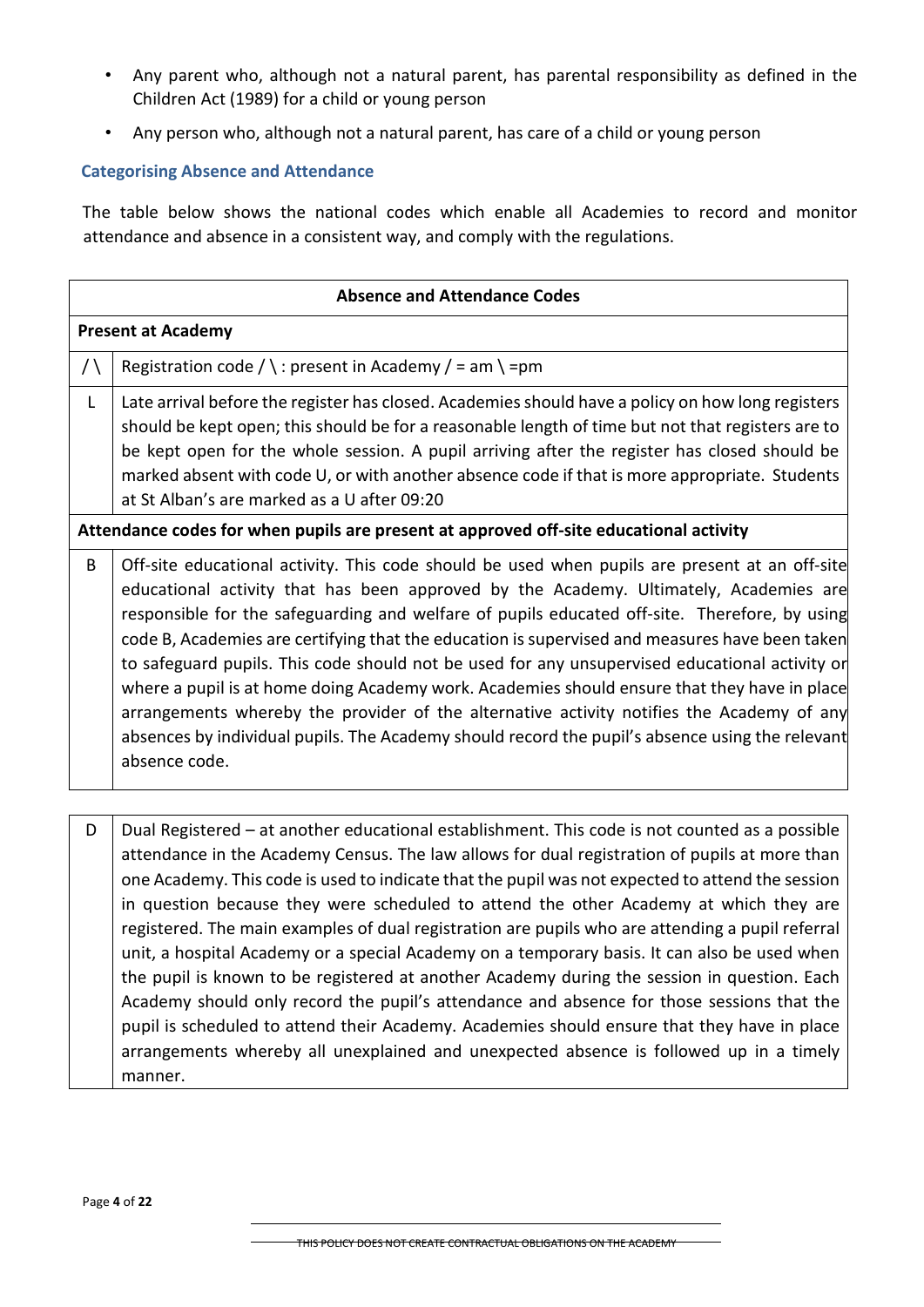| J            | At an interview with prospective employers, or another educational establishment. This code<br>should be used to record time spent in interviews with prospective employers or another<br>educational establishment. Academies should be satisfied that the interview is linked to<br>employment prospects, further education or transfer to another educational establishment.                                                                                                                                                                                          |  |  |  |
|--------------|--------------------------------------------------------------------------------------------------------------------------------------------------------------------------------------------------------------------------------------------------------------------------------------------------------------------------------------------------------------------------------------------------------------------------------------------------------------------------------------------------------------------------------------------------------------------------|--|--|--|
| P            | Participating in a supervised sporting activity. This code should be used to record the sessions<br>when a pupil is taking part in a sporting activity that has been approved by the Academy and<br>supervised by someone authorised by the Academy.                                                                                                                                                                                                                                                                                                                     |  |  |  |
| V            | Educational visit or trip. This code should be used for attendance at an organised trip or visit,<br>including residential trips organised by the Academy, or attendance at a supervised trip of a<br>strictly educational nature arranged by an organisation approved by the Academy.                                                                                                                                                                                                                                                                                   |  |  |  |
| W            | Work experience. Work experience is for pupils in the final two years of compulsory education.<br>Academies should ensure that they have in place arrangements whereby the work experience<br>placement provider notifies the Academy of any absences by individual pupils. Any absence<br>should be recorded using the relevant code.                                                                                                                                                                                                                                   |  |  |  |
|              | Absence codes when pupils are not present in Academy                                                                                                                                                                                                                                                                                                                                                                                                                                                                                                                     |  |  |  |
| $\mathsf{C}$ | Leave of absence authorised by the Academy. Only exceptional circumstances warrant an<br>authorised leave of absence. Academies should consider each application individually taking<br>into account the specific facts and circumstances and relevant background context behind the<br>request.                                                                                                                                                                                                                                                                         |  |  |  |
| E            | Excluded but no alternative provision made. If no alternative provision is made for a pupil to<br>continue their education whilst they are excluded but still on the admission register, they should<br>be marked absent in the attendance register using Code E. Alternative provision must be<br>arranged for each excluded pupil from the sixth consecutive day of any fixed period or<br>permanent exclusion. Where alternative provision is made they should be marked using the<br>appropriate attendance code.                                                    |  |  |  |
| H            | Holiday authorised by the Academy. Attendance Officers should not grant leave of absence<br>unless there are exceptional circumstances. The application must be made in advance and the<br>head teacher must be satisfied that there are exceptional circumstances based on the individual<br>facts and circumstances of the case which warrant the leave. Where a leave of absence is<br>granted, the Attendance Officer will determine the number of days a pupil can be away from<br>Academy. A leave of absence is granted entirely at the Headteacher's discretion. |  |  |  |

I | Illness (not medical or dental appointments). Academies should advise parents to notify them on the first day the child is unable to attend due to illness. Academies should authorise absences due to illness unless they have genuine cause for concern about the veracity of an illness. If the authenticity of illness is in doubt, Academies can request parents to provide medical evidence to support illness. Academies can record the absence as unauthorised if not satisfied of the authenticity of the illness but should advise parents of their intention. Academies are advised not to request medical evidence unnecessarily. Medical evidence can take the form of prescriptions, appointment cards, etc. rather than doctors' notes.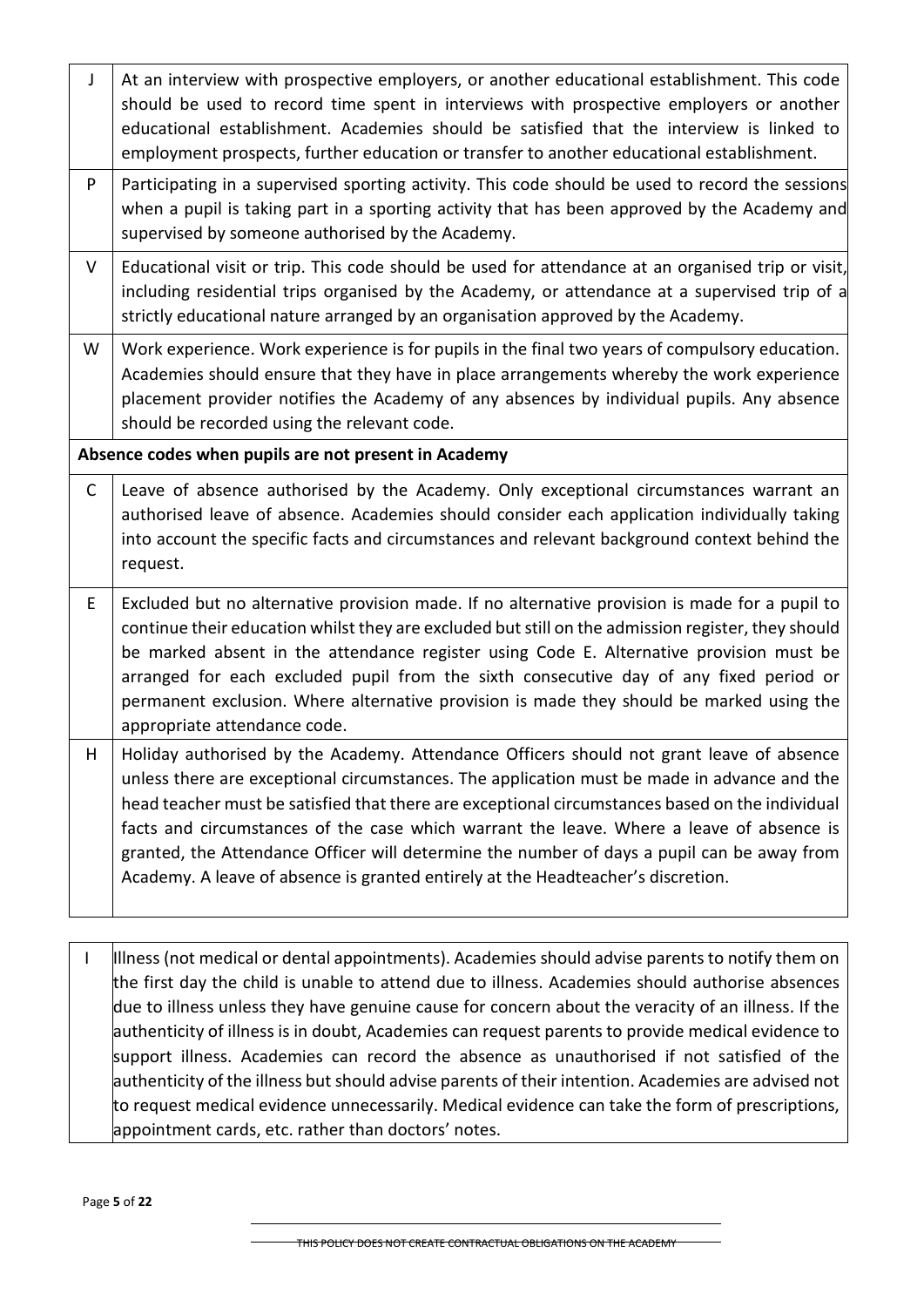| M            | Medical or dental appointments. Missing registration for a medical or dental appointment is<br>counted as an authorised absence. Academies should, however, encourage parents to make<br>appointments out of Academy hours. Where this is not possible, the pupil should only be out of<br>Academy for the minimum amount of time necessary for the appointment.                                                                                                                                                                                                                                                                                                                                                                                                                                               |
|--------------|----------------------------------------------------------------------------------------------------------------------------------------------------------------------------------------------------------------------------------------------------------------------------------------------------------------------------------------------------------------------------------------------------------------------------------------------------------------------------------------------------------------------------------------------------------------------------------------------------------------------------------------------------------------------------------------------------------------------------------------------------------------------------------------------------------------|
| R            | Religious observance. Academies must treat absence as authorised when it is due to religious<br>observance. The day must be exclusively set apart for religious observance by the religious body<br>to which the parents belong. Where necessary, Academies should seek advice from the parents'<br>religious body about whether it has set the day apart for religious observance.                                                                                                                                                                                                                                                                                                                                                                                                                            |
| S            | Study leave. Academies must record study leave as authorised absence. Study leave should be<br>used sparingly and only granted to Year 11 pupils during public examinations. Provision should<br>still be made available for those pupils who want to continue to come into Academy to revise.                                                                                                                                                                                                                                                                                                                                                                                                                                                                                                                 |
| $\mathsf{T}$ | Gypsy, Roma and Traveller absence. A number of different groups are covered by the generic<br>term Traveller – Roma, English and Welsh Gypsies, Irish and Scottish Travellers, Showmen<br>(fairground people) and Circus people, Bargees (occupational boat dwellers) and New<br>Travellers.                                                                                                                                                                                                                                                                                                                                                                                                                                                                                                                   |
|              | This code should be used when Traveller families are known to be travelling for occupational<br>purposes and have agreed this with the Academy, but it is not known whether the pupil is<br>attending educational provision. It should not be used for any other types of absence by these<br>groups. To help ensure continuity of education for Traveller children it is expected that the child<br>should attend Academy elsewhere when their family is travelling and be dual registered at that<br>Academy and the main Academy. Children from these groups whose families do not travel are<br>expected to register at an Academy and attend as normal. They are subject to the same rules as<br>other children in terms of the requirement to attend Academy regularly once registered at An<br>Academy. |
|              | <b>Unauthorised Absence from Academy</b>                                                                                                                                                                                                                                                                                                                                                                                                                                                                                                                                                                                                                                                                                                                                                                       |
| G            | Holiday not authorised by the Academy or in excess of the period determined by the<br>Headteacher. If an Academy does not authorise a leave of absence for the purpose of a holiday<br>but the parents still take the child out of Academy, or the child is kept away for longer than was<br>agreed, the absence is unauthorised. The regulations do not allow Academies to give<br>retrospective approval. If the parents did not apply for leave of absence in advance, the absence<br>must be recorded as unauthorised.                                                                                                                                                                                                                                                                                     |
| N            | Reason for absence not yet provided. Academies should follow up all unexplained and<br>unexpected absences in a timely manner. Every effort should be made to establish the reason<br>for a pupil's absence. When the reason for the pupil's absence has been established the register<br>should be amended. This code should not be left on a pupil's attendance record                                                                                                                                                                                                                                                                                                                                                                                                                                       |
| O            | Absent from Academy without authorisation. If the Academy is not satisfied with the reason<br>given for absence they should record it as unauthorised.                                                                                                                                                                                                                                                                                                                                                                                                                                                                                                                                                                                                                                                         |
| U            | Arrived in Academy after registration closed. Academies should actively discourage late arrival,<br>be alert to patterns of late arrival and seek an explanation from the parent.                                                                                                                                                                                                                                                                                                                                                                                                                                                                                                                                                                                                                              |
|              | <b>Administrative Codes</b>                                                                                                                                                                                                                                                                                                                                                                                                                                                                                                                                                                                                                                                                                                                                                                                    |
| X            | Not required to be in Academy. This code is used to record sessions that non-compulsory<br>Academy age children are not expected to attend.                                                                                                                                                                                                                                                                                                                                                                                                                                                                                                                                                                                                                                                                    |

Page **6** of **22**

THIS POLICY DOES NOT CREATE CONTRACTUAL OBLIGATIONS ON THE ACADEMY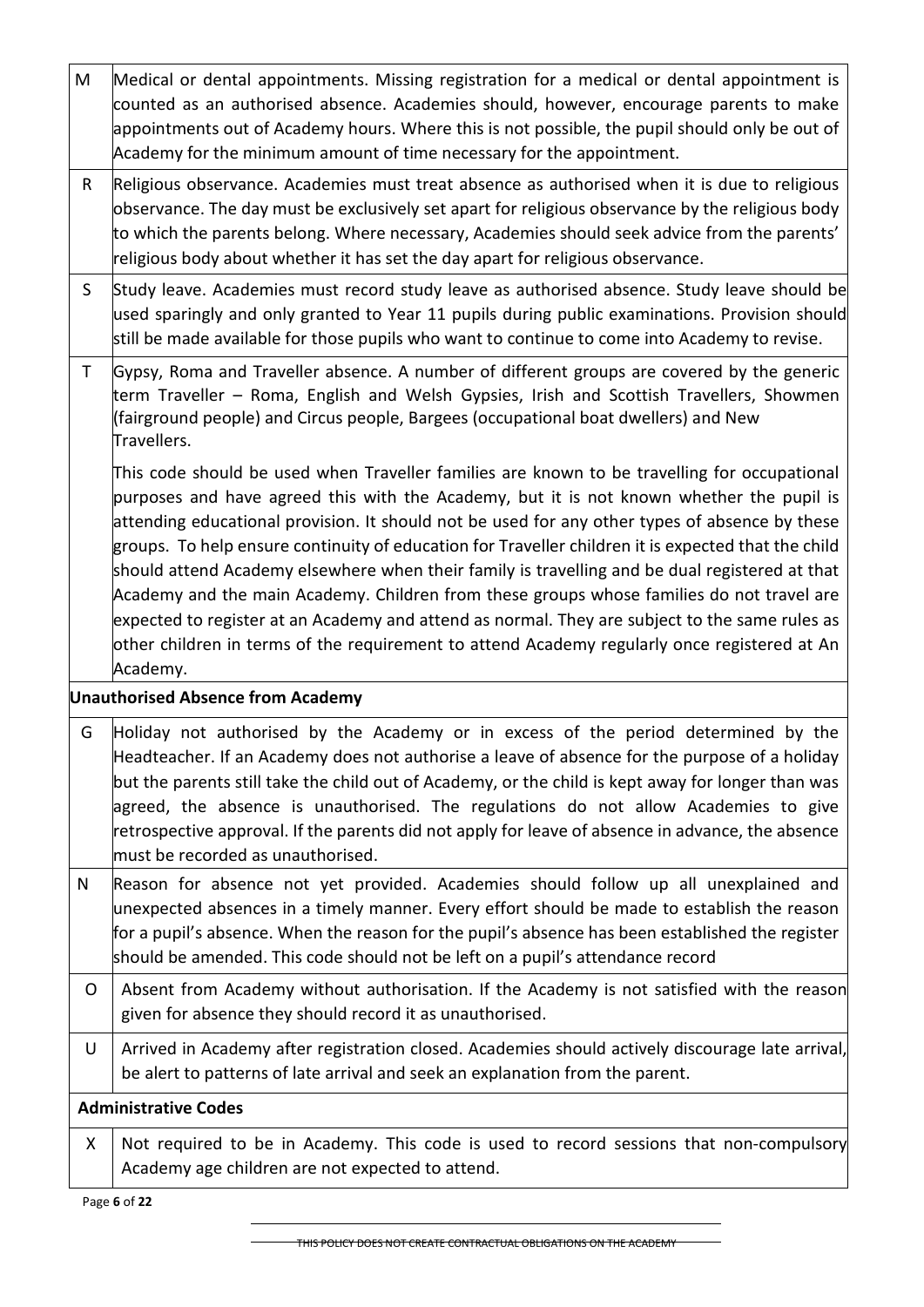| Y | Unable to attend due to exceptional circumstances. This code can be used where a pupil is unable<br>to attend because:                                                                                                                                                                                                                                                                                                                   |
|---|------------------------------------------------------------------------------------------------------------------------------------------------------------------------------------------------------------------------------------------------------------------------------------------------------------------------------------------------------------------------------------------------------------------------------------------|
|   | The Academy site, or part of it, is closed due to an unavoidable cause; or                                                                                                                                                                                                                                                                                                                                                               |
|   | The transport provided by the Academy or a local authority is not available and where the<br>٠<br>pupil's home is not within walking distance; or                                                                                                                                                                                                                                                                                        |
|   | A local or national emergency has resulted in widespread disruption to travel which has<br>prevented the pupil from attending Academy.                                                                                                                                                                                                                                                                                                   |
|   | This code can also be used where a pupil is unable to attend because:                                                                                                                                                                                                                                                                                                                                                                    |
|   | The pupil is in custody; detained for a period of less than four months. If the Academy has<br>evidence from the place of custody that the pupil is attending educational activities then they<br>can record those sessions as code B (present at approved educational activity).                                                                                                                                                        |
|   | This code is collected in the Academy Census for statistical purposes.                                                                                                                                                                                                                                                                                                                                                                   |
| Z | Pupil not on admission register. This code is available to enable Academies to set up registers in<br>advance of pupils joining the Academy to ease administration burdens. Academies must put<br>pupils on the admission register from the first day that the Academy has agreed, or been<br>notified, that the pupil will attend the Academy.                                                                                          |
| # | Planned whole or partial Academy closure. This code should be used for whole or partial<br>Academy closures that are known or planned in advance such as: between terms; half terms;<br>occasional days (for example, bank holidays); weekends (where it is required by the<br>management information system); up to five non-educational days to be used for curriculum<br>planning/training; and use of Academies as polling stations. |

# **Leave of Absence**

Since September 2013, changes to Government regulations and guidance means that Attendance Officers can no longer authorise leave of absence for the sole purpose of a holiday (unless in exceptional circumstances). All absences associated with a holiday (without exceptional circumstance) during term time will be marked as unauthorised within the register. Any parents known to have removed their child from Academy for the sole purpose of a holiday may be referred to the Local Authority and be issued with a penalty notice fine or referred to the Local Authority to consider prosecution.

We believe that children need to be in Academy for all sessions so that they can make the most progress possible. However, we do understand that there are times where a parent may legitimately request leave of absence for child due to 'exceptional circumstances.' At each Academy within the MAT, leave of absence shall not be granted unless there are 'exceptional circumstances'. This may only be granted at the discretion of the relevant Headteacher. The relevant Academy within the MAT will respond to all applications for leave of absence in writing.

Page **7** of **22** Parents wishing to apply for leave of absence during term time must apply in writing to the Headteacher or nominated Attendance Officer at least a month before the planned leave. If a written request for leave of absence is not completed and the leave is taken without a request being submitted, the leave will not be considered and it will be marked as unauthorised. The relevant Academy within the MAT will treat each application individually and discuss with you the circumstances of the application before a decision is made. Retrospective requests will not be considered and therefore will result in the

THIS POLICY DOES NOT CREATE CONTRACTUAL OBLIGATIONS ON THE ACADEMY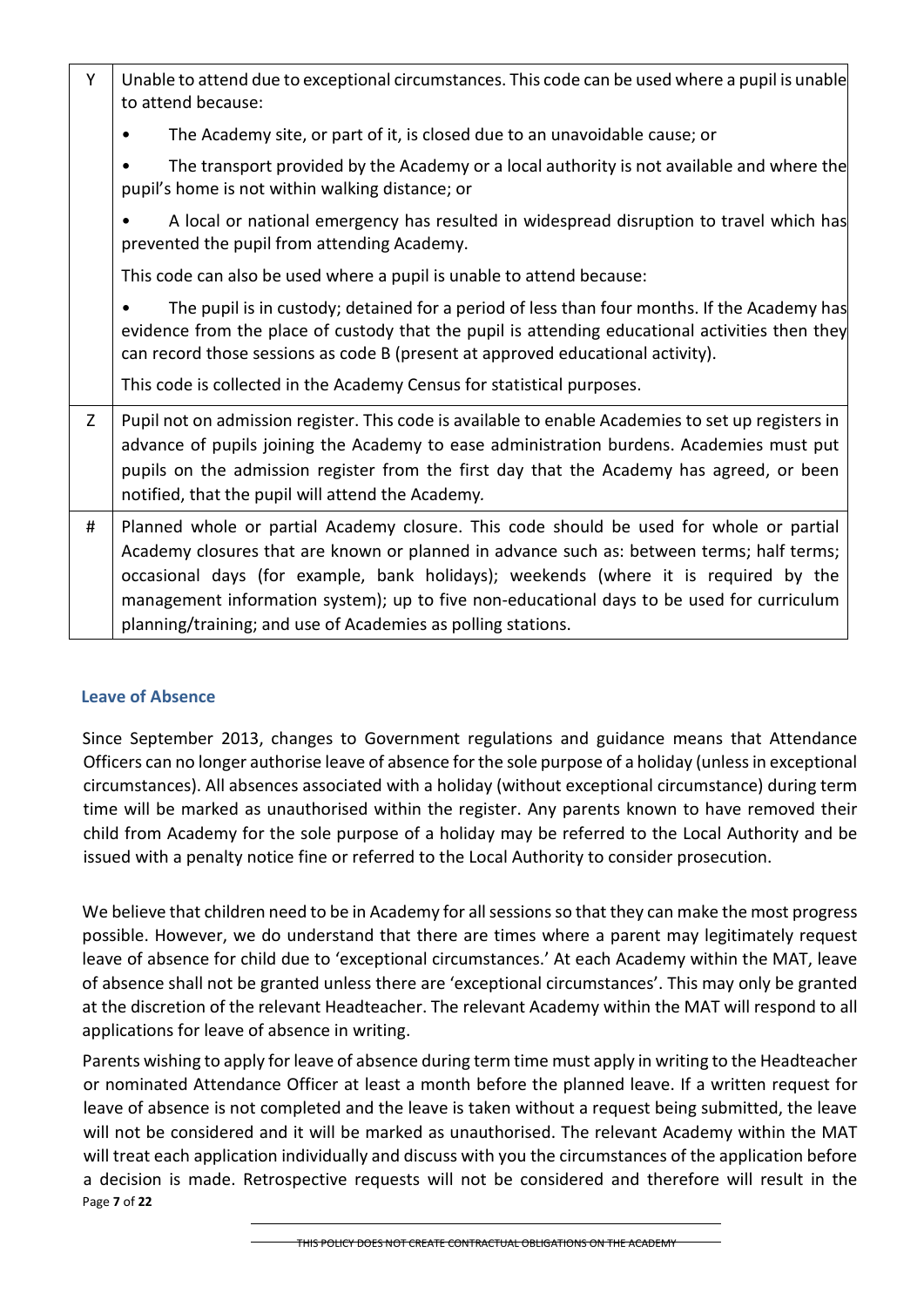absence being categorised as **unauthorised.** In such cases the Academy may make a referral to the Local Authority to request that a penalty notice fine is issued or consider prosecution.

A penalty notice request or a referral for prosecution may be submitted to the Local Authority should:-

- The parent fail to submit a leave of absence request in advance of taking the leave
- An application for a leave of absence is not agreed by the Attendance Officer but is still taken.
- A longer period of time is taken in excess of the agreed number of days.

When absence is granted, the parents will need to agree a date of return. If a pupil fails to return on the expected date and contact is not received from, or made with the parents, Academy will seek advice from the Local Authority. This could result in possible children missing from education procedures being instigated.

# **Pupil Absence for the purposes of Religious Observance**

The Academies within MAT acknowledge the multi-faith nature of British society and recognises that, on some occasions, religious festivals may fall outside Academy holiday periods or weekends and is recognised as such by a relevant religious authority. Where this occurs, the Academy will consider either authorising the pupil absence or making special leave for religious observance. Parents are requested to give advance notice to the Academy.

## **Traveller Absence**

The aim for the attendance of Traveller children, in common with all other children, is to attend Academy as regularly and as frequently as possible.

To protect Traveller parents from unreasonable prosecution for non-attendance, s. 86 of The Education Act 1944 states that a Traveller parent shall be entitled to be acquitted if his or her child accrues 200 attendances (i.e. 200 half days) during the period of twelve months ending with the date on which the proceedings were instituted, if the family are of no fixed abode.

However, it should be noted that this provision applies only when the family are engaged in a trade or business that requires them to travel and when the child is attending Academy as regularly as that trade permits. It does not mean that part-time education for

Traveller children is legally acceptable, nor does it relieve parents of their duties to ensure that their children are receiving suitable education when not at Academy.

When trading or otherwise conducting their business in or around Cambridge or Suffolk, if a family can reasonably travel back to their Base Academy (see below) then the expectation is that their child will attend full-time.

The relevant Academy within the MAT will be regarded as the base Academy if it is the Academy where the child normally attends when he or she is not travelling. However, the pupil must have attended that Academy within the MAT in the last 18 months. Traveller children can register at other Academies temporarily while away from their base Academy; in such cases, the pupil's Academy place at the specific Academy within the MAT will be kept open for them whilst travelling. This is to protect them from unfairly losing their place at their Academy of usual attendance.

The particular Academy within the MAT can only effectively operate as the child's base Academy if it is engaged in on-going dialogue with Traveller families. This means that parents must: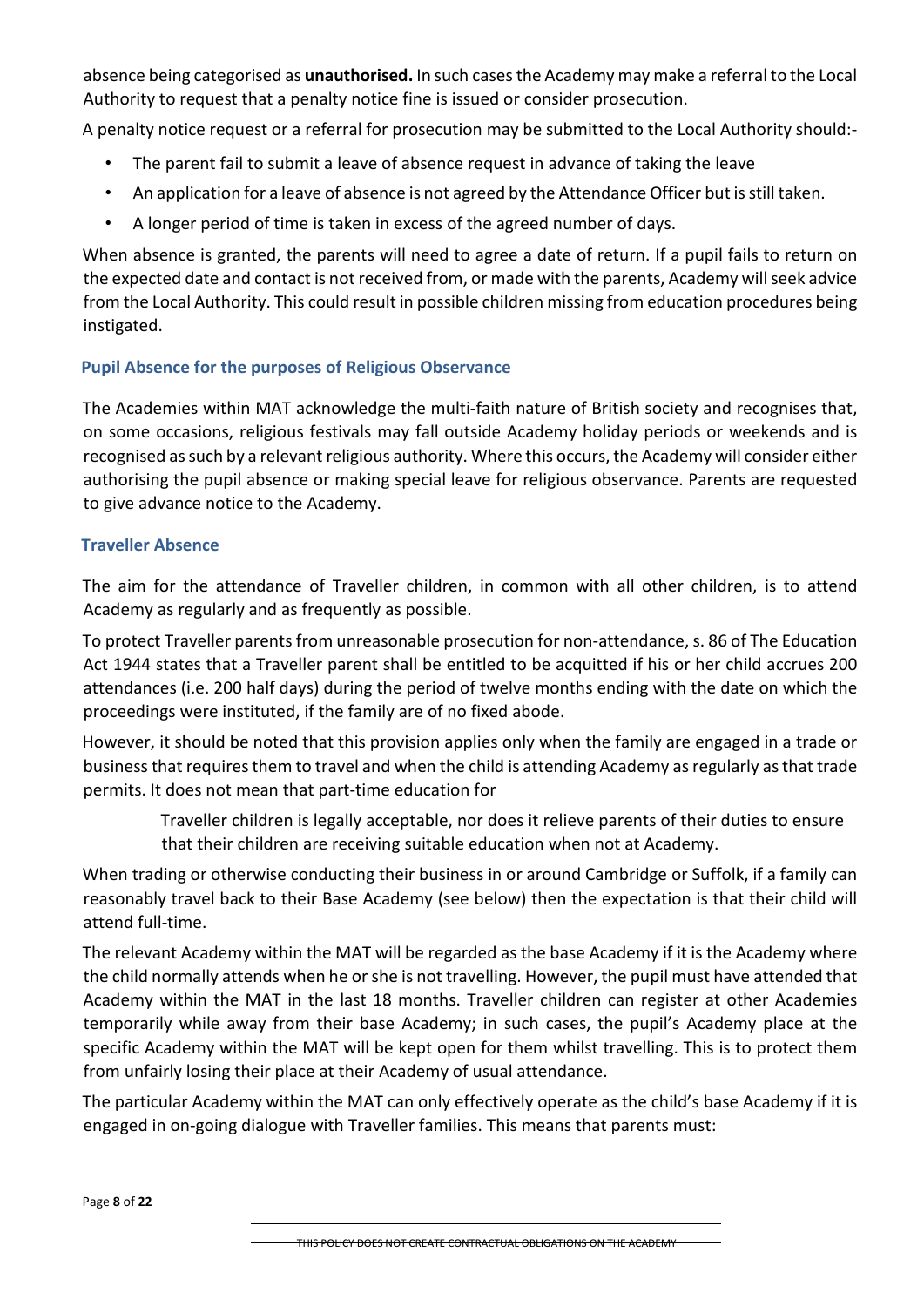- Advise the Academy of their forthcoming travelling patterns as soon as these are known and before they happen; and
- Inform the Academy regarding proposed return dates

Traveller children will be recorded as attending an approved educational activity when:

- The child is on roll and attending another visited Academy
- Undertaking supervised educational activity under the jurisdiction of another Local Authority's Traveller Education Service

Where Traveller children are registered pupils at an Academy and are known to be present either at a site (official or otherwise) or in a house and are not attending Academy, the absence will be investigated in the same way as that for any pupil.

## **Unauthorised Absence**

Absence will not be authorised unless parents have provided a satisfactory explanation and that it has been accepted as such by the Academy. That decision is at the discretion of the Headteacher. Examples of unsatisfactory explanations include but are not limited to:

- A pupil's/family member's birthday
- Shopping trips including for uniforms
- Non emergency arrangements or appointments e.g.cutting the pupil's hair
- Closure of a sibling's Academy for INSET (or other) purposes
- An unwillingness to attend Academy, or inability to attend owing to lack of personal/family organisation
- A refusal to attend Academy on health grounds but where the pupil is actually considered well enough to attend
- Holidays taken without the authorisation of the Academy

## **Persistent Absence**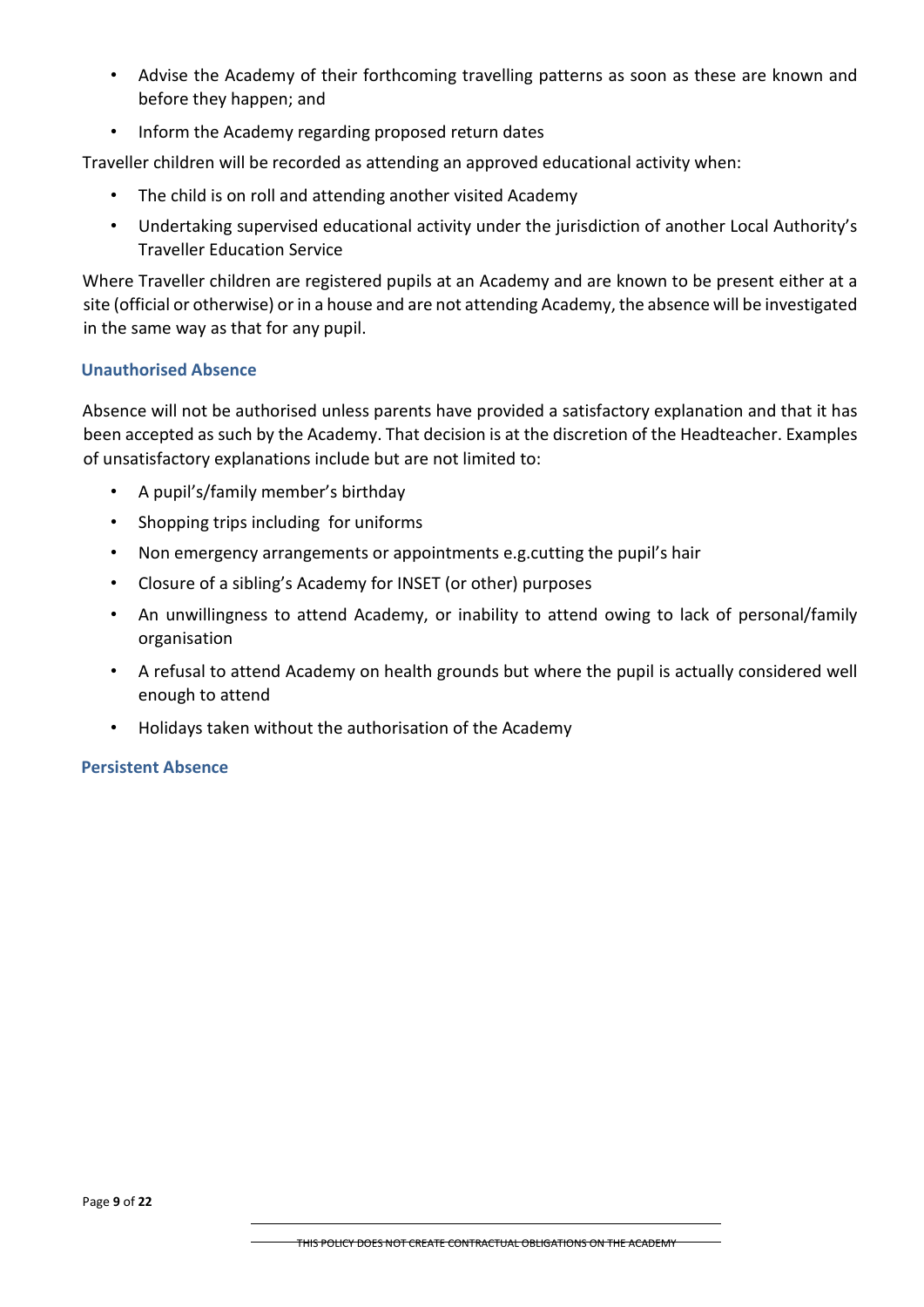A pupil becomes a 'persistent absentee' (PA) when their attendance drops to 90% and below for any reason. Over a full academic year this would be 38 sessions (19 days). Absence at this level is causing considerable damage to a child's educational prospects.

The attendance of all pupils at our Academies are monitored to identify children who are PA, or are on track to becoming PA. Where emerging concerns are identified we will instigate appropriate and timely interventions. Referrals may also be made to external agencies for targeted support.

If parents fail to engage with support and their child continues to have unsatisfactory attendance/ punctuality, a request may be made to the Local Authority to pursue legal proceedings either through a penalty notice or full prosecution in the Magistrates' Court.

Parents found guilty in a Magistrates' Court of failing to secure their child's regular attendance at Academy under the provisions of the Education Act 1996, will receive a criminal record and a maximum penalty of a £1000 fine under a Section 444 (1) offence or a £2500 fine or up to a 3 month prison sentence, under a Section 444 (1a) offence.

## **Late Arrival at Academy**

At every Academy within the MAT all pupils are expected to arrive on time for every day of the Academy year.

| Academy           | Day Begins | Register Taken | Late before Close | <b>Register Closes</b> |
|-------------------|------------|----------------|-------------------|------------------------|
| St Louis          | 08.40      | 08.50          | 08.55             | 09.00                  |
| St Felix          | 08.50      | 08.55          | 09.00             | 09.05                  |
| St Marys          | 08.40      | 08.50          | 08.55             | 09.00                  |
| <b>St Pancras</b> | 08.50      | 08.55          | 09.00             | 09.05                  |
| St Laurence       | 08.55      | 09.10          | 09.15             | 09.20                  |
| St Albans         | 08.50      | 08.55          | 09.00             | 09.05                  |

The Academy day begins at the time stated above for each Academy. The Academy register will be taken in the Academy as indicated above. All pupils arriving after this time are required to report to the main office with their parents, who will be expected to sign the late book and provide a reason for their absence. If their arrival is before the 'Late before Close' time it will be recorded as late - L code (Late before the close of register).

Page **10** of **22** The Academy register will officially close as indicated above. All pupils arriving on or after this time will be marked as having an unauthorised absence for the morning session - U code (Late after the close of register). This is categorised as an unauthorised absence for the session. Parents will be contacted to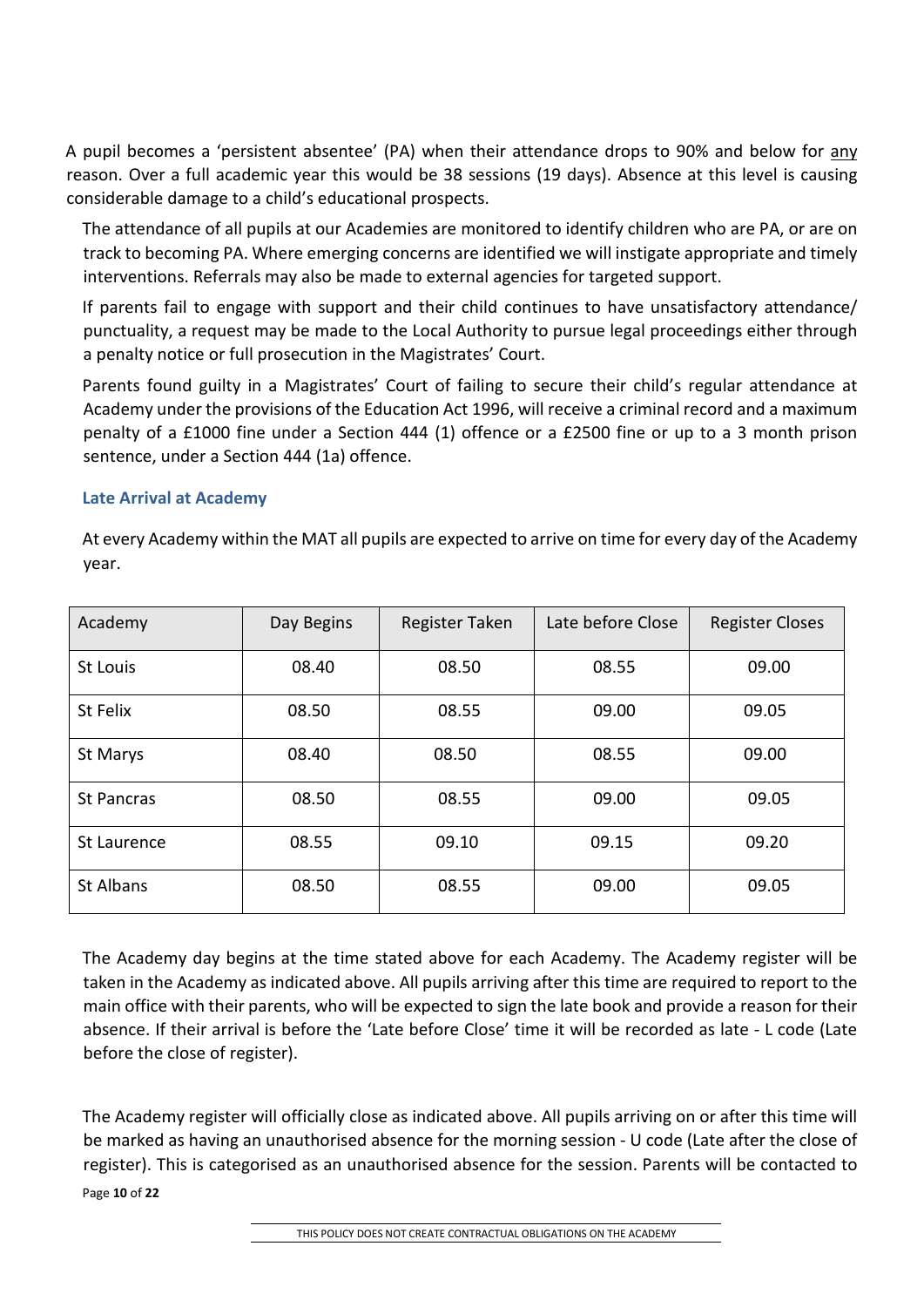discuss any patterns of late arrival. Repeated arrival after the close of registration will result in appropriate interventions being instigated and may also result in a penalty notice being issued or prosecution.

Please note: L or U codes will be used if a pupil arrives after the close of the afternoon register for the PM session.

# **Deletions from the Register**

In accordance with the Regulations, pupils will only be deleted from the register when one of the following circumstances applies:

| A            | Where the pupil is registered at the Academy in accordance with the requirements of an<br>Academy attendance order, that another Academy is substituted by the local authority for that<br>named in the order or the order is revoked by the local authority on the ground that<br>arrangements have been made for the child to receive efficient full-time education suitable to<br>his age, ability and aptitude otherwise than at Academy. |
|--------------|-----------------------------------------------------------------------------------------------------------------------------------------------------------------------------------------------------------------------------------------------------------------------------------------------------------------------------------------------------------------------------------------------------------------------------------------------|
| B            | <b>Change of Academy</b>                                                                                                                                                                                                                                                                                                                                                                                                                      |
|              | Except where it has been agreed by the Head Teacher that the pupil should be registered at<br>more than one Academy, in a case not falling within sub-paragraph (a) or regulation 9, that they<br>have been registered as a pupil at another Academy.                                                                                                                                                                                         |
| $\mathsf{C}$ | Where a pupil is registered at more than one Academy, and in a case not falling within sub-<br>paragraph (j) or (m) or regulation 9, that they haveceased to attend the Academy and the Head<br>Teacher of any other Academy at which they are registered has given consent to the deletion.                                                                                                                                                  |
| D            | <b>Home education</b>                                                                                                                                                                                                                                                                                                                                                                                                                         |
|              | In a case not falling within sub-paragraph (a) of this paragraph, that they have ceased to attend<br>the Academy and the Head Teacher has received written notification from the parent that the<br>pupil is receiving education otherwise than at Academy.                                                                                                                                                                                   |
| E            | Moved away                                                                                                                                                                                                                                                                                                                                                                                                                                    |
|              | Except in the case of a boarder that they have ceased to attend the Academy and no longer<br>ordinarily resides at a place which is a reasonable distance from the Academy at which they are<br>registered.                                                                                                                                                                                                                                   |
| F            | In the case of a pupil granted leave of absence in accordance with regulation $7(1A)$ , that $-$                                                                                                                                                                                                                                                                                                                                              |
|              | (i)<br>the pupil has failed to attend the Academy within the ten Academy days immediately<br>following the expiry of the period for which such leave was granted;                                                                                                                                                                                                                                                                             |
|              | the Head Teacher does not have reasonable grounds to believe that the pupil is unable<br>(ii)<br>to attend the Academy by reason of sickness or any unavoidable cause; and                                                                                                                                                                                                                                                                    |
|              | the Head Teacher and the local authority have failed, after jointly making reasonable<br>(iii)<br>enquiries, to ascertain where the pupil is                                                                                                                                                                                                                                                                                                  |

Page **11** of **22**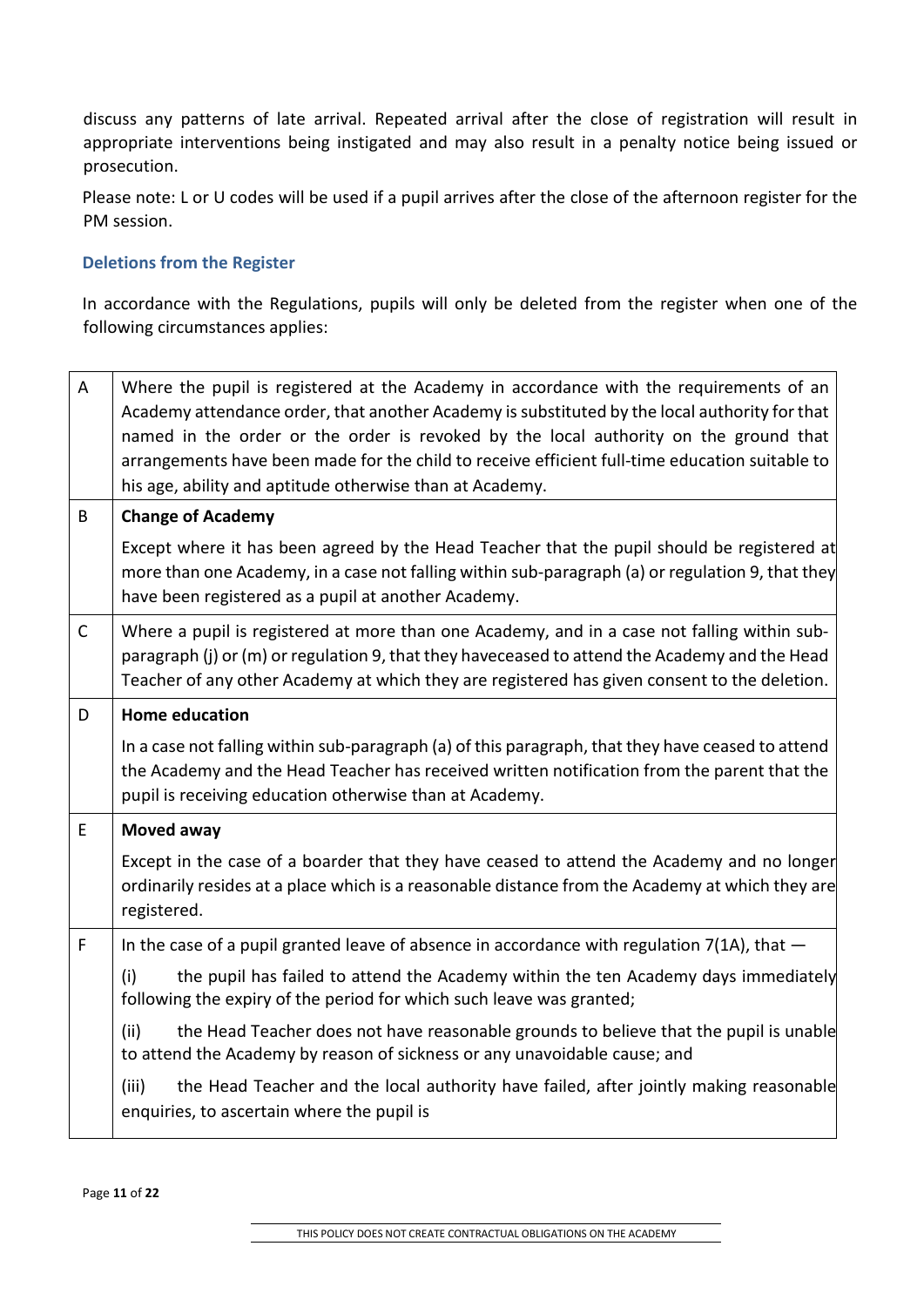$G \mid$  That the pupil is certified by the Academy medical officer as unlikely to be in a fit state of health to attend Academy before ceasing to be of compulsory Academy age, and neither they nor their parent has indicated to the Academy the intention to continue to attend the Academy after ceasing to be of compulsory Academy age.

H That the pupil has been continuously absent from the Academy for a period of not less than twenty Academy days and

(i) at no time was the absence during that period authorised by the Head Teacher in accordance with regulation 6(2);

(ii) the Head Teacher does not have reasonable grounds to believe that the pupil is unable to attend the Academy by reason of sickness or any unavoidable cause; and

(iii) The Head Teacher of the Academy and the Local Authority have failed, after jointly making reasonable enquiries, to ascertain where the pupil is.

I | That the pupil is detained in pursuance of a final order made by a court or of an order of recall made by a court or the Secretary of State, that order being for a period of not less than four months, and the Head Teacher does not have reasonable grounds to believe that the pupil will return to the Academy at the end of that period.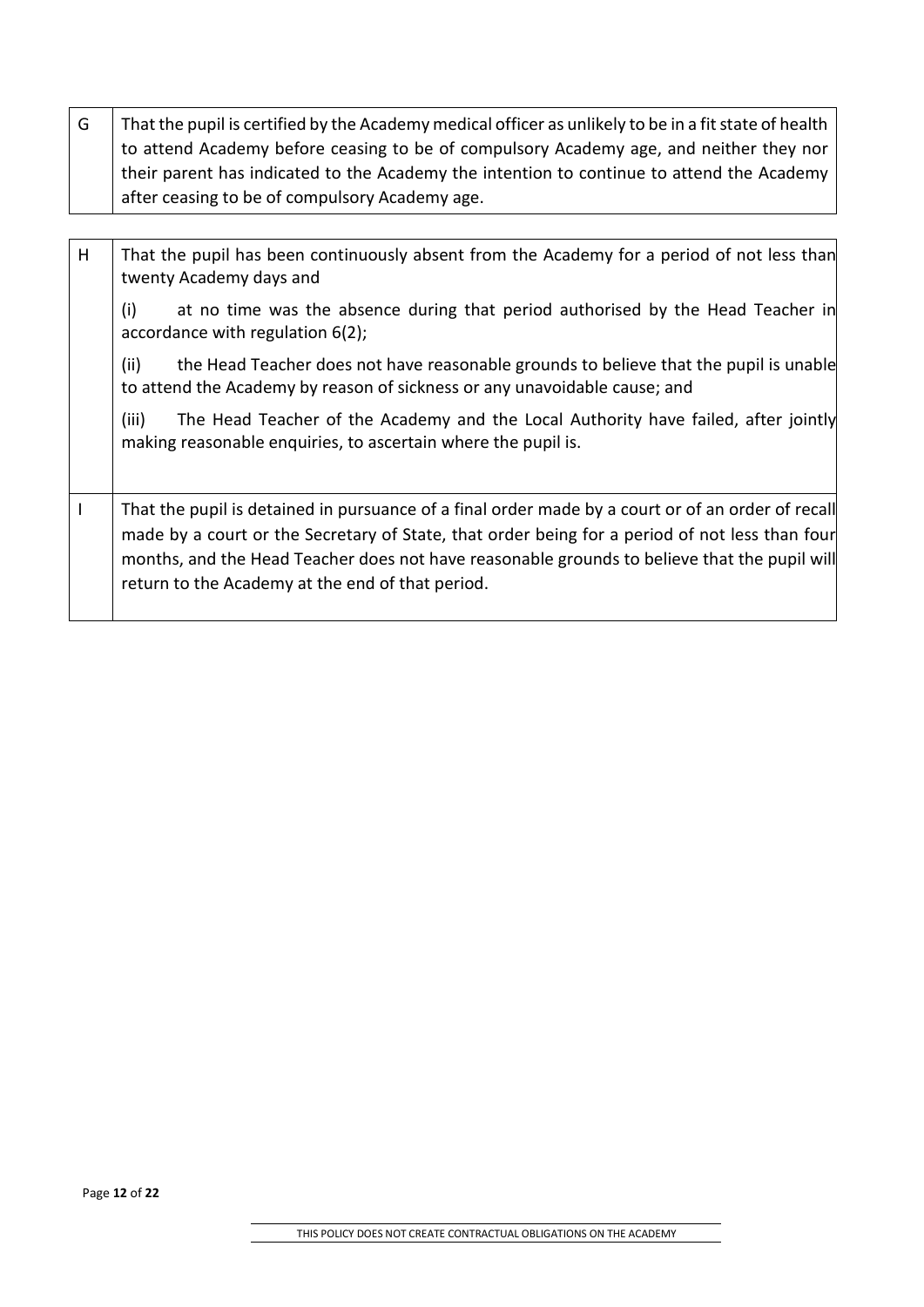| J            | That the pupil has died.                                                                                                                                                                                             |  |  |  |
|--------------|----------------------------------------------------------------------------------------------------------------------------------------------------------------------------------------------------------------------|--|--|--|
| K            | That the pupil will cease to be of compulsory Academy age before the Academy next meets<br>$and -$                                                                                                                   |  |  |  |
|              | (i)<br>the relevant person has indicated that the pupil will cease to attend the Academy; or                                                                                                                         |  |  |  |
|              | (ii)<br>The pupil does not meet the academic entry requirements for admission to the<br>Academies sixth form                                                                                                         |  |  |  |
| $\mathsf{L}$ | In the case of a pupil at an Academy other than a maintained Academy, an Academy, a city<br>technology college or a city college for the technology of the arts, that he has ceased to be a<br>pupil of the Academy. |  |  |  |
| M            | Permanent exclusion. That he has been permanently excluded from the Academy.                                                                                                                                         |  |  |  |
| N            | Where the pupil has been admitted to the Academy to receive nursery education, which he has<br>not on completing such education transferred to a reception, or higher, class at the Academy.                         |  |  |  |
| $\Omega$     | $Where-$                                                                                                                                                                                                             |  |  |  |
|              | (i)<br>the pupil is a boarder at a maintained Academy or an Academy;                                                                                                                                                 |  |  |  |
|              | (ii)<br>charges for board and lodging are payable by the parent of the pupil; and                                                                                                                                    |  |  |  |
|              | (iii)<br>Those charges remain unpaid by the pupil's parent at the end of the Academy term to<br>which they relate                                                                                                    |  |  |  |

The particular Academy within the MAT will follow the appropriate Local Authority's (Cambridge County Council or Suffolk County Council) Children Missing Education procedures when a pupil's whereabouts is unknown and the Academy will carry out joint enquiries with the County Council to establish the whereabouts of the child.

# **Roles and Responsibilities**

At all Academies in the MAT, we believe that improved Academy attendance is a responsibility shared by Directors, Local Governors, Academy staff, parents, pupils and the wider Academy community.

The Local Governors of the relevant Academy and the Directors of the MAT will:

- Ensure that the importance and value of good attendance is promoted to pupils and their parents
- Annually review the MAT's Attendance Policy and ensure the required resources are available to fully implement the policy in each Academy
- Identify a member of the Directors and each LGB to lead on attendance matters
- Ensure that the Regulations and other relevant legislation are complied with
- Agree Academy attendance targets and submit these, where appropriate, to the relevant Local Authority and Local Governing Body within agreed timescale each year and where appropriate link these to the Performance Management of Senior Leadership within the Academy

Page **13** of **22**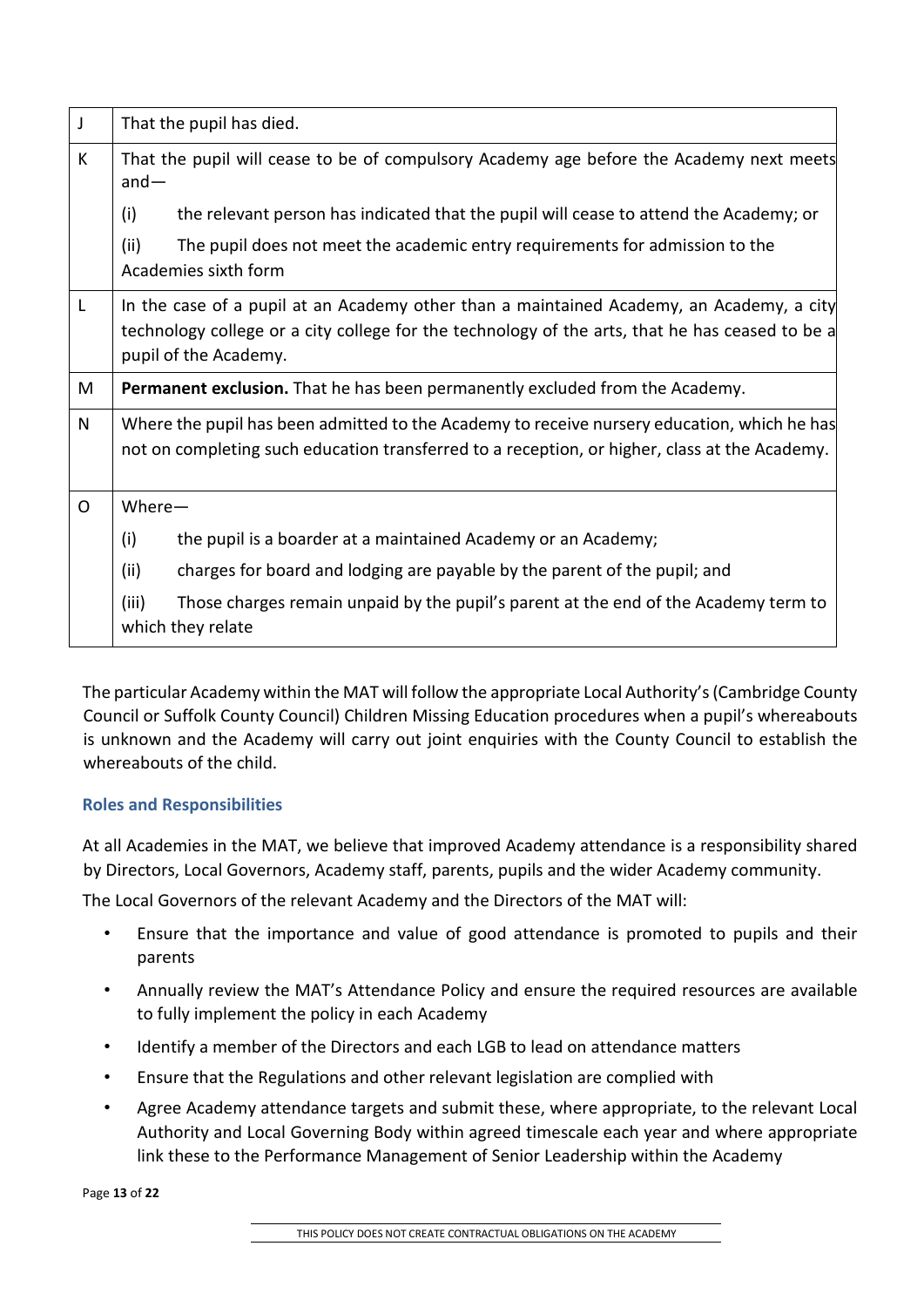- Monitor the Academy's attendance and related issues through termly reporting at Local Governors' meetings and to Directors
- Ensure that attendance data is reported to the MAT, Local Authority or Department for Education as required and on time
- Ensure that there is a named senior manager to lead on attendance
- Ensure that the Academy has clear systems to report, record and monitor the attendance of all pupils, including those who are educated off-site
- Ensure that there are procedures for collecting and analysing attendance data frequently to identify causes and patterns of absence
- Ensure that data is understood and used to devise solutions and to evaluate the effectiveness of interventions

The Senior Management Team within each Academy in the MAT will:

- Actively promote the importance and value of good attendance to pupils and their parents
- Form positive relationships with pupils and parents
- Ensure that there is a whole Academy approach which reinforces good Academy attendance, with good teaching and learning experiences that encourage all pupils to attend and to achieve
- Monitor the implementation of the Attendance Policy and ensure that the policy is reviewed annually
- Ensure that all staff are aware of the Attendance Policy and adequately trained to address attendance issues
- Ensure that the Regulations and other relevant legislation are complied with
- Ensure that there is a named senior manager to lead on attendance and allocate sufficient time and resource
- Return Academy attendance data to the MAT,Local Authority and the Department for Education as required and on time
- Report the Academy's attendance and related issues through termly reporting to the Local Governors and Directors and on a half termly basis to the lead governor for attendance
- Ensure that systems to report, record and monitor the attendance of all pupils, including those who are educated off-site are implemented
- Ensure that attendance data is collected and analysed frequently to identify causes and patterns of absence
- Interpret the data to devise solutions and to evaluate the effectiveness of interventions
- Develop a multi-agency response to improve attendance and support pupils and their families
- Document interventions used to a standard required by the relevant local authority should legal proceedings be instigated
- Set out how Pupil Premium will be used to support pupils with irregular attendance

All staff at each Academy within the MAT will:

Page **14** of **22**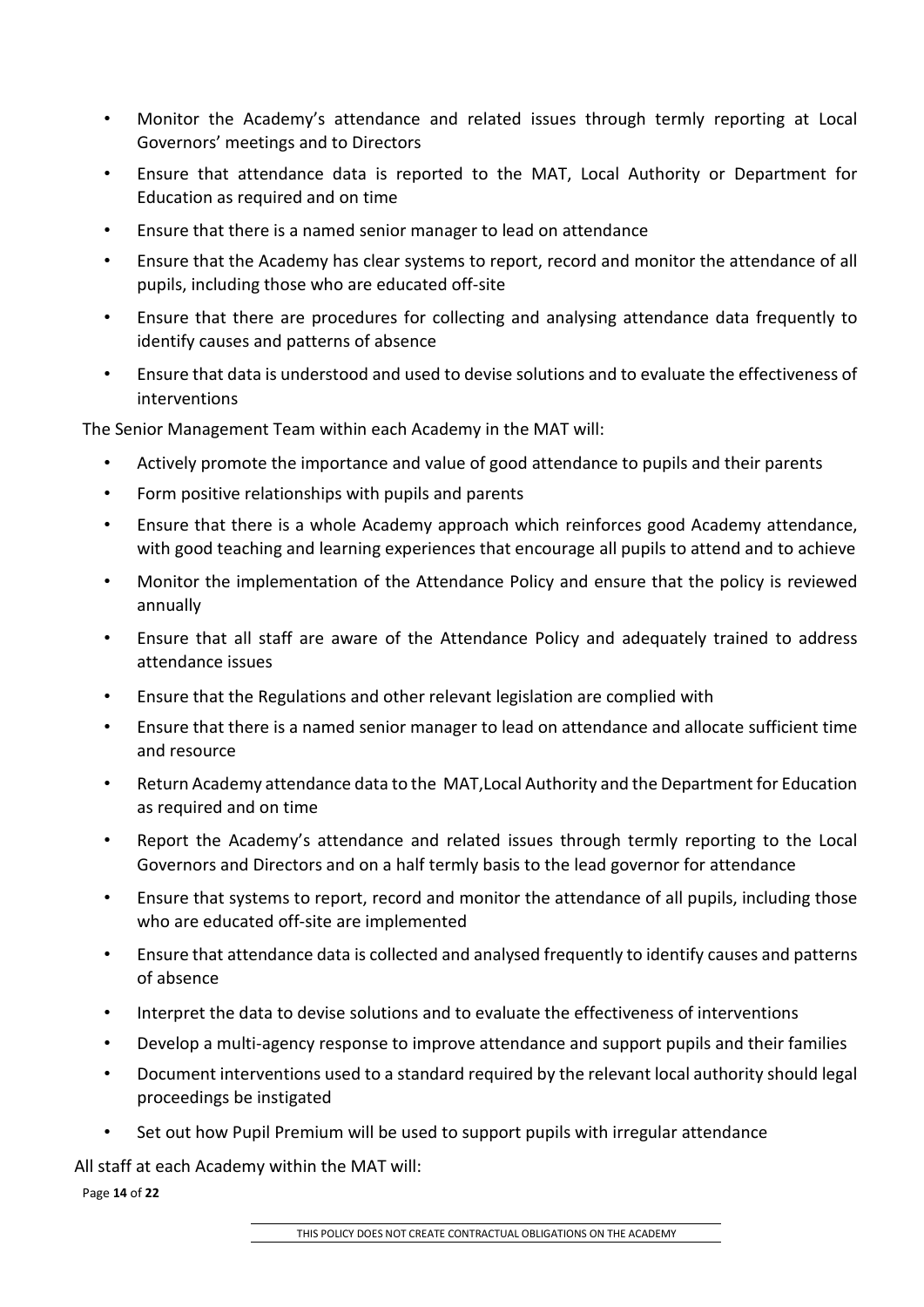- Actively promote the importance and value of good attendance to pupils and their parents
- Form positive relationships with pupils and parents
- Contribute to a whole Academy approach which reinforces good Academy attendance; with good teaching and learning experiences that encourage all pupils to attend and to achieve
- Comply with the Regulations and other relevant legislation
- Implement systems to report, record and monitor the attendance of all pupils, including those who are educated off-site.
- Ensure that registers are recorded accurately and in a timely manner.
- Contribute to the evaluation of Academy strategies and interventions
- Work with other agencies to improve attendance and support pupils and their families

Pupils will:

- Be aware of the MAT and Academy's attendance policy and when and what they are required to attend. This will be communicated to them through the Academy staff, parents, and the Academy timetable
- Speak to their class teacher or another member of staff if they are experiencing difficulties at Academy or at home which may impact on their attendance
- Attend all lessons ready to learn, with the appropriate learning tools requested and on time for the class
- Bring a note of explanation from their parents or carers to explain an absence that has happened or is foreseen
- Follow the correct set Academy procedure if they arrive late. This will help the Academy to monitor attendance and keep accurate records for the child's individual attendance. This is also vital for health and safety in the event of an Academy evacuation

The member of staff responsible for attendance will work to further develop relationships with families to bring about improved attendance. This may involve seeking multi-agency support. The member of staff responsible for attendance will support good attendance, respond to concerns and promote improvement in attendance by:

- Monitoring and analysing pupil attendance data
- Undertaking regular attendance meetings with the Designated Safeguarding Lead and other relevant staff members where appropriate
- Implementing the identified strategies for promoting good whole Academy attendance
- Implementing the identified strategies for tackling unsatisfactory attendance
- Managing individual pupil casework files
- Coordinating Individual Action Plans for pupils causing concern including the instigation of a Family Support Plan (FSP) [or similar depending on the Local Authority] and/ or the implementation of a parenting contract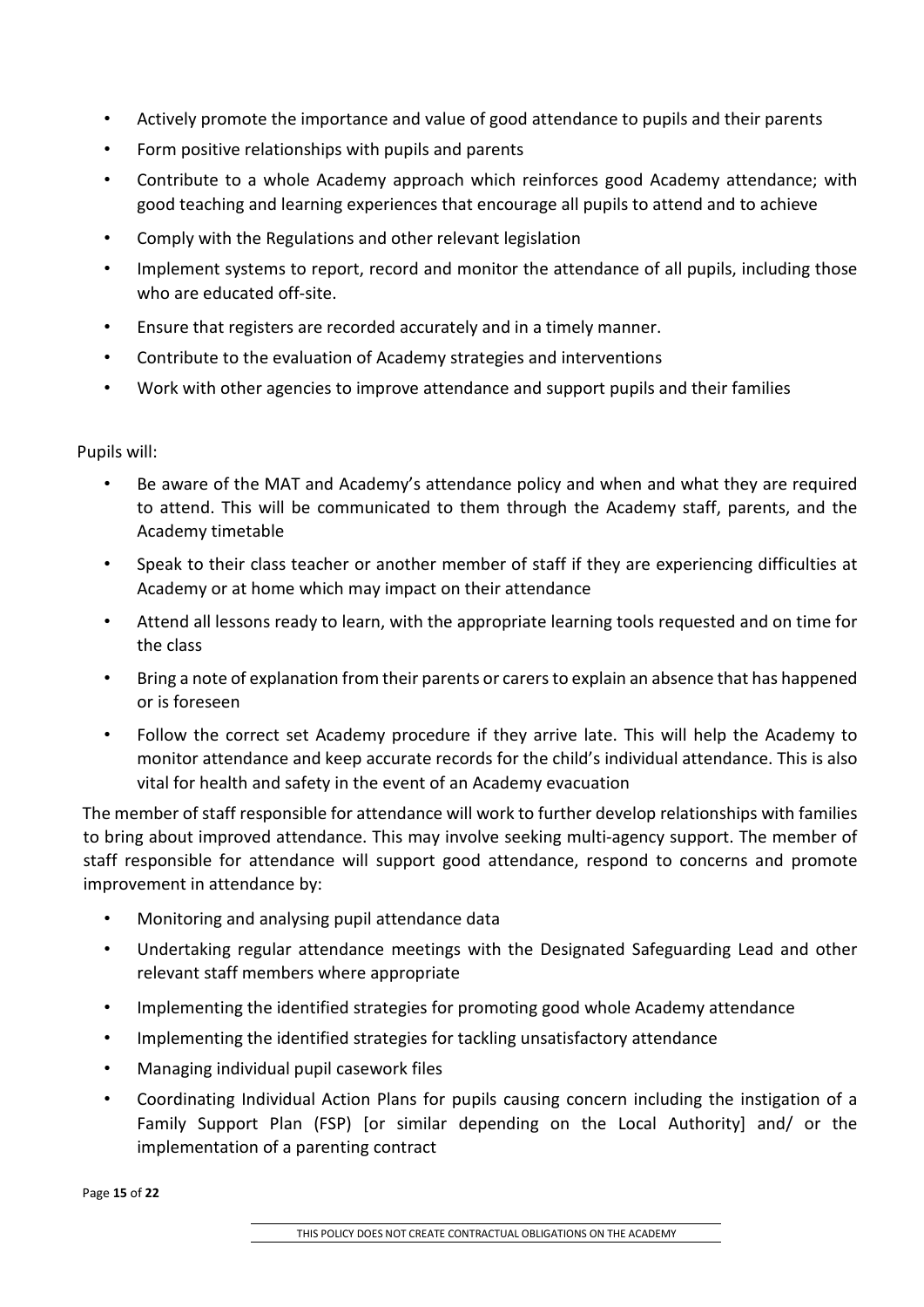- Ensuring first day calling procedures are adhered to, if a child is absent from Academy without contact from parents
- Taking an active lead in delivering whole Academy initiatives such as awards assemblies and reward schemes
- Making referrals to appropriate external agencies

Each Academy within the MAT requires that parents will:

- Take a positive interest in their child's work and educational progress
- Ensure their child has regular attendance at Academy
- Instil the value of education and regular Academy attendance within the home environment
- Contact the Academy if their child is absent to let them know the reason why and the expected date of return, following this with a note wherever possible
- Avoid unnecessary absences; for example, by making medical and dental appointments for outside of Academy hours
- Ask the Academy for help if their child is experiencing difficulties with any aspect of their Academy work or home and family life
- Inform the Academy of any change in circumstances that may impact on their child's attendance
- Support the Academy by becoming involved in their child's education, forming a positive relationship with Academy and acknowledging the importance of children receiving the same messages from both Academy and home
- Maintain effective routines at home to support good attendance
- Attend all meetings requested to discuss attendance issues

# **Attendance Protocols**

If a child is absent, the following will be initiated by each Academy:

- The first day calling procedures will be activated where possible for all pupils who are not in Academy after close of register and where no reason for absence is known
- If there is still no contact made from the pupil's parents, a further telephone call home will be made again that morning. If no response can be gained, the child's named emergency contact will be telephoned
- If Academy cannot make contact with a parent and are concerned about a pupil, a home visit may be carried out
- Academy will telephone home if a pupil leaves the Academy without parental permission In certain circumstances the Academy may also:
- Visit the home of the pupil or request a welfare check to be made by the police
- Write to the parents of a pupil to highlight attendance or punctuality issues
- Invite parents to discuss how Academy can support the family to make improvement
- Refer to an external agency/ support service to offer support, guidance and advice

Page **16** of **22**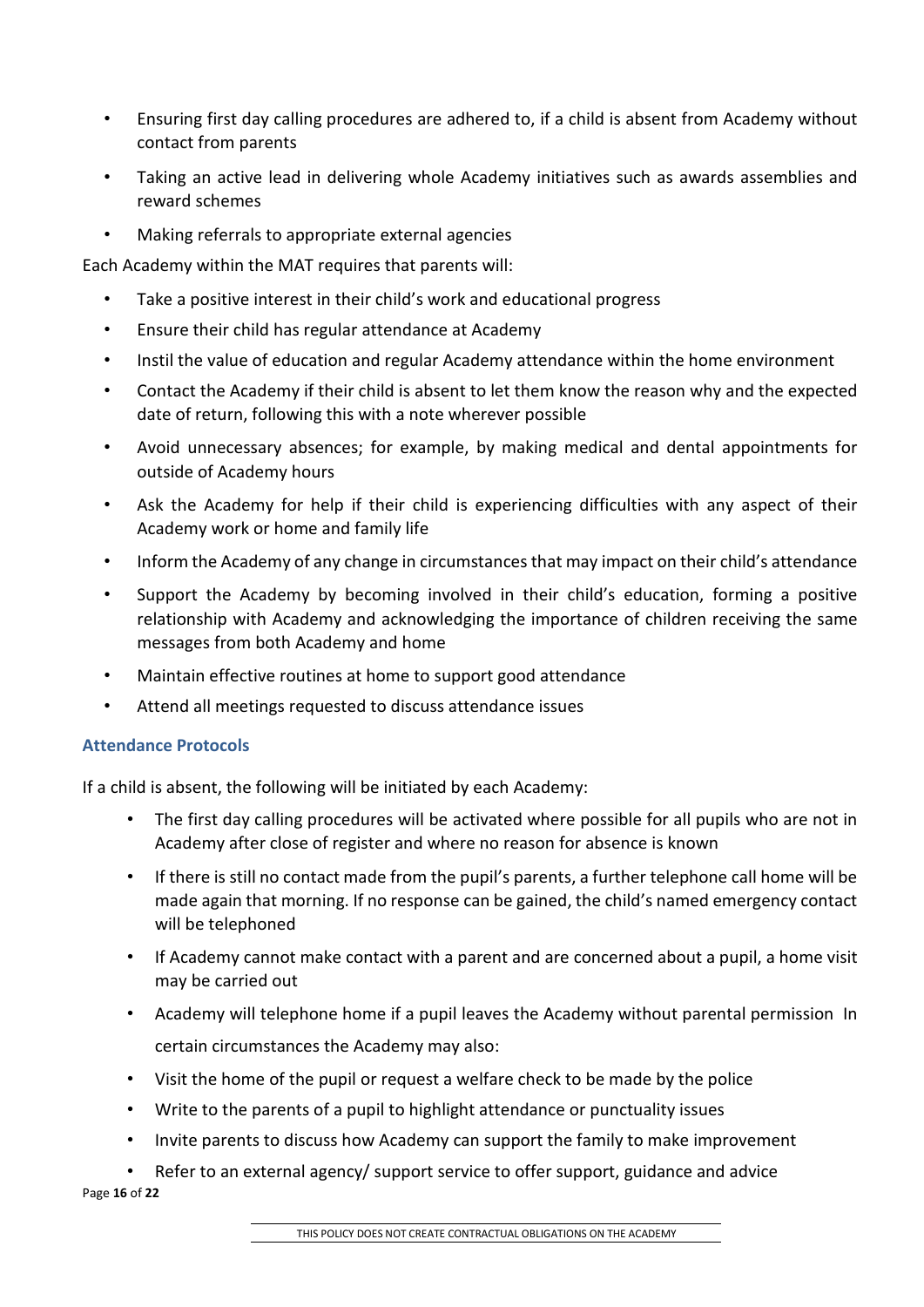- Refer to the Local Authority for joint enquiries to be made to establish the whereabouts of the child through Children Missing Education procedures
- Refer to the Local Authority to consider issuing a penalty notice or to consider prosecution when all other interventions have failed, or an unauthorised leave of absence has been taken
- Refer the matter to an appropriate external agency for multi-agency support, such as implementing a Family Support Plan or referring to Children Services, where there are safeguarding concerns

## **Expected absence procedure for parents:**

A parent has a legal responsibility to ensure that their child attends Academy regularly. If a child is unavoidably absent from Academy parents are expected to:

- Contact Academy by telephone call on the first day of absence and each subsequent day, identifying the reason for absence and the expected date of return
- If no contact is received, the Attendance protocols will be instigated

## **Support Systems**

All Academies in the MAT recognise that poor attendance can be an indication of difficulties in a family's life. This may be related to problems at home and or in Academy. Parents are encouraged to inform Academy of any difficulties or changes in circumstances that may affect their child's attendance and or behaviour in Academy, for example, bereavement, divorce/separation, incidents of domestic abuse. This will help the Academy identify any additional support that may be required.

We also recognise that some pupils are more likely to require additional support to attain good attendance.

The Academy will implement a range of strategies to support improved attendance. Strategies used may include:

- Discussion with parents and pupils
- Parent Support advisor
- Pupil Voice Activities
- Friendship groups
- 1 to 1 mentoring
- Reward systems
- Additional learning support
- Behaviour support
- Reintegration support packages
- Attendance panels
- Parenting contracts
- Engaging the support of other agencies

Page **17** of **22**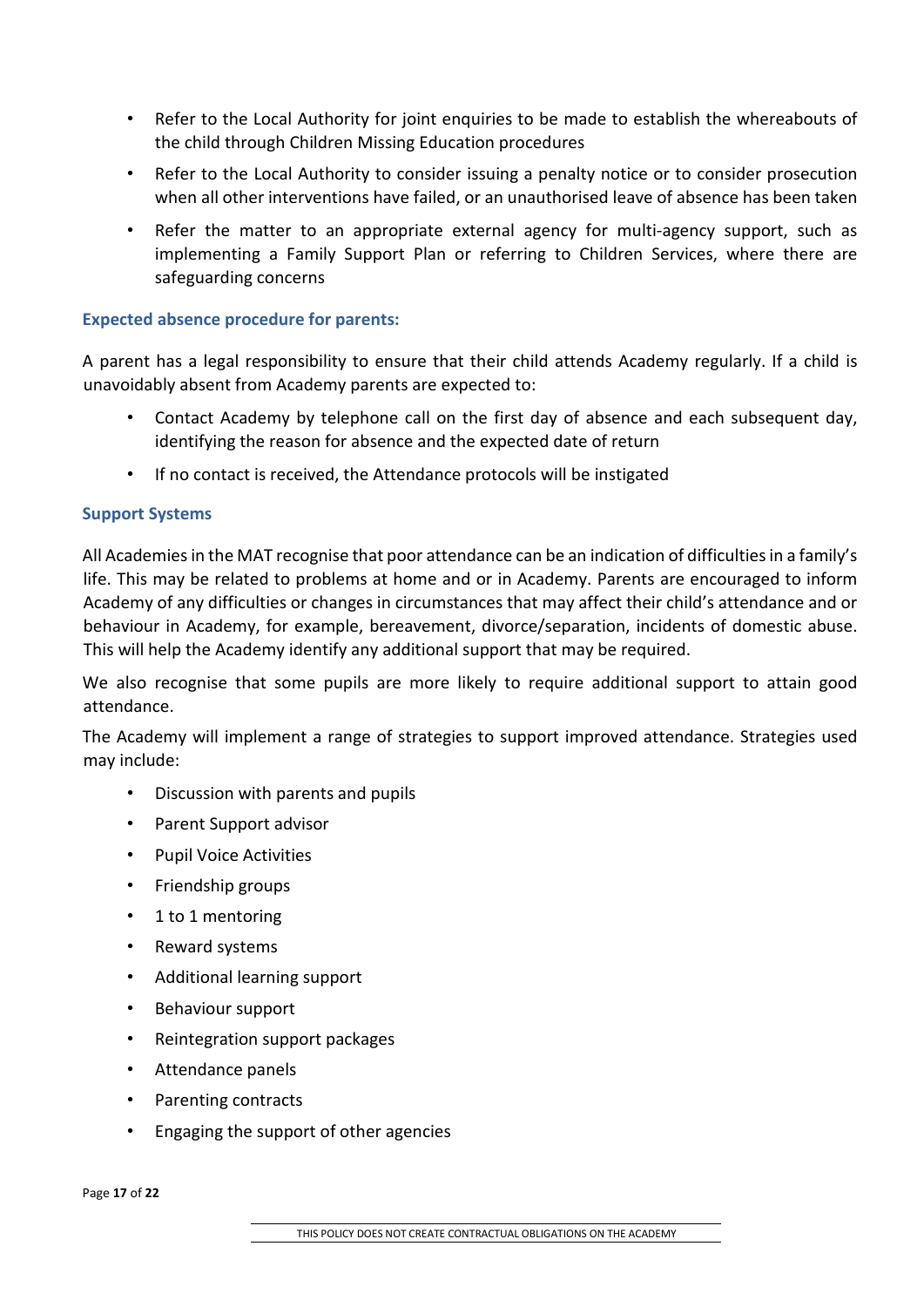Support offered to families will be child centred and planned in discussion and agreement with both parents and pupils. Where parents fail or refuse to engage with the support offered and further unauthorised absence occurs, the Headteacher will consider the use of legal sanctions following consultation with the Local Authority.

## **Related Policies**

To underpin the values and ethos of our Academy and our intent to ensure that pupils at our Academy attend Academy regularly and reach their full potential the following policies are integral to this approach:

- Safeguarding including child protection
- Admissions
- Anti-bullying
- Exclusion
- Special educational needs
- Teaching and learning
- Behaviour and rewards

#### **Statutory Framework**

This policy has been devised in accordance with the following legislation and guidance:

- [Academy attendance,](https://www.gov.uk/government/uploads/system/uploads/attachment_data/file/564599/school_attendance.pdf) DfE (2016)
- [Academy attendance parental responsibility measures: statutory guidance,](https://www.gov.uk/government/uploads/system/uploads/attachment_data/file/581539/School_attendance_parental_responsibility_measures_statutory_guidance.pdf) DfE (revised March 2017)
- Norfolk County Council Children Missing Education Practice & Procedures
- [Suffolk Children Missing Education Protocol](https://www.suffolkscb.org.uk/assets/Working-with-Children/Education/CME-Protocol-December-2016.pdf)
- ['Keeping Children Safe in Educatio](https://www.gov.uk/government/publications/keeping-children-safe-in-education--2) [n',](https://www.gov.uk/government/publications/keeping-children-safe-in-education--2) DfE (2016)

## **Appendix 1: Example warning letter - Fixed Penalty Notice for Academies**

Date:

Page **18** of **22**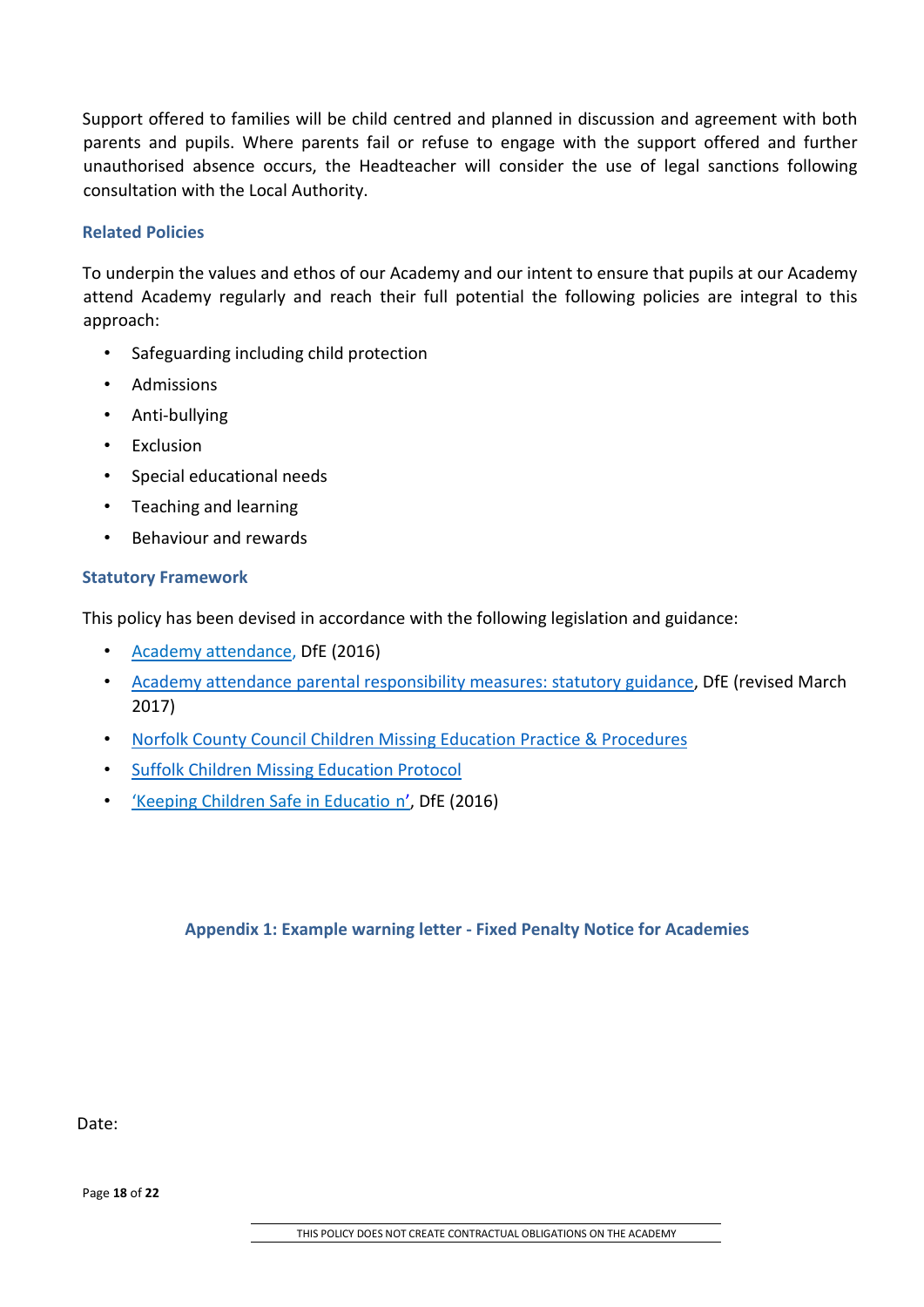Dear Parent/Carer,

# **Attendance at Academy and legal intervention**

[Research](https://www.gov.uk/government/publications/absence-and-attainment-at-key-stages-2-and-4-2013-to-2014) [co](https://www.gov.uk/government/publications/absence-and-attainment-at-key-stages-2-and-4-2013-to-2014)mmissioned by the Department for Education shows missing school can mean a child is less likely to achieve good grades, which can have a damaging effect on their life chances. At St Alban's Catholic High School our aim is to work with parents to ensure that all our pupils receive the most from their education and reach their full potential.

This letter is to remind all parents/carers that the law that requires them to ensure that their child attends Academy regularly. The Government remains very clear that no child should miss Academy apart from in exceptional circumstances and Academies must continue to take steps to reduce absence to support children's attainment.

The Local Authority operates a system where any pupil will meet the criteria for legal intervention through the issue of a Fixed Penalty Notice where they have:

[1](#page-18-0). 5 consecutive sessions<sup>1</sup> of unauthorised absence where some or all of the absence may be attributed to an unauthorised holiday in term-time or

Typically, unauthorised absences of three or more days or a pattern of three or more consecutive or non-consecutive school days of unauthorised absence in the prior 12 weeks are grounds for the consideration of a Fixed Penalty Notice being issued

2. 15% unauthorised absence over a period of 6 Academy weeks for reasons other than unauthorised term time holiday.

Any pupil at St Alban's Catholic High School who meets either of the criteria, may be referred to the Local Authority for action to be considered.

If a Fixed Penalty Notice is issued it is a fine of £60 per parent per child which must be paid in one payment within 21 days. If a Notice is unpaid within 21 days, the fine will double to £120 per parent per child if paid within 28 days. If a fixed penalty notice fine is not paid in full within the timescale set out above, the Local Authority is required to start legal proceedings against the parent(s) in the local Magistrates' Court for the offence of failing to ensure their child has attended Academy regularly. I hope we can count on your support in this matter, please do not hesitate to contact me if you have any questions.

Yours sincerely

Headteacher

Please note: Retain the original signed and completed forms in Academy records and ensure a copy is returned to the parent/carer of the student to confirm authorisation.

 $\overline{a}$ 

THIS POLICY DOES NOT CREATE CONTRACTUAL OBLIGATIONS ON THE ACADEMY

<span id="page-18-0"></span><sup>1</sup> Please note that the Academy day consists of 2 sessions.

Page **19** of **22**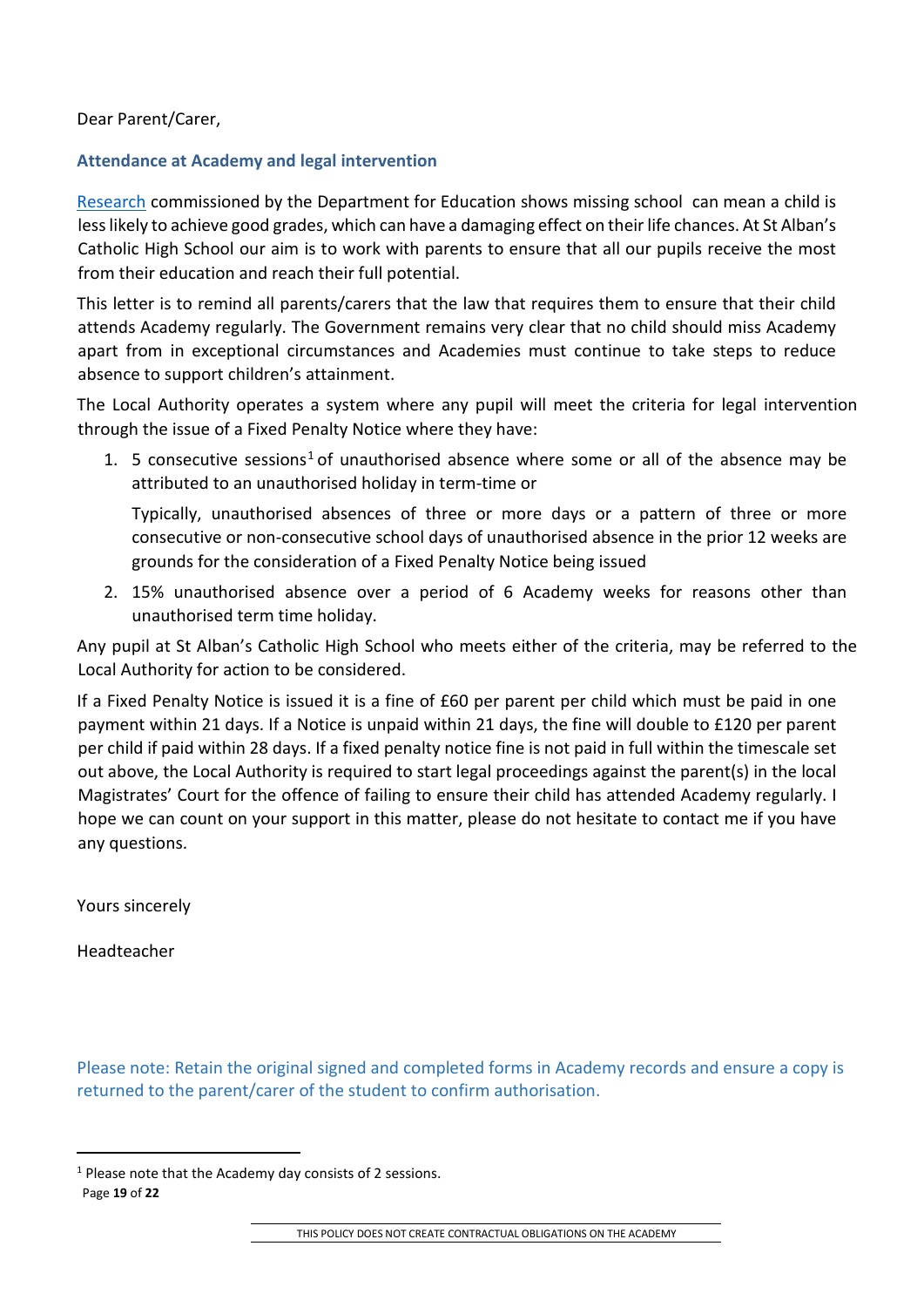#### **Leave of absence during Term Time**

You are required under the Education Act (1996) to ensure your child attends Academy regularly. There is however, a discretionary power to allow leave of absence in exceptional circumstances during term time. This is not an entitlement and purely at the discretion of the Academy's Attendance Officer, following the local and national guidance. Academies will not authorise absences if they believe it is to the detriment of a student's education or if the absences are during or leading up to Academy exam periods.

Before completing this application we would advise that you consider very seriously how the absences will affect your child's education. National statistics show 10 days absence in any academic year does have a negative effect on attainment. Academies are not obliged to provide work for students taking leave of absence.

The government advises that any refusal of leave of absence must be recorded as unauthorised by the Academy on the student's records. As you may be aware unauthorised absences may result in legal proceedings against you either through a Fixed Penalty Notice or the Magistrates' Court.

**Discuss with the school any request for leave of absence prior to making a booking. Your child's school may have a designated person for this. It is the parent/carers responsibility to ensure you receive confirmation from the school before the leave is taken. Do not assume permission is granted if you have not received written confirmation.**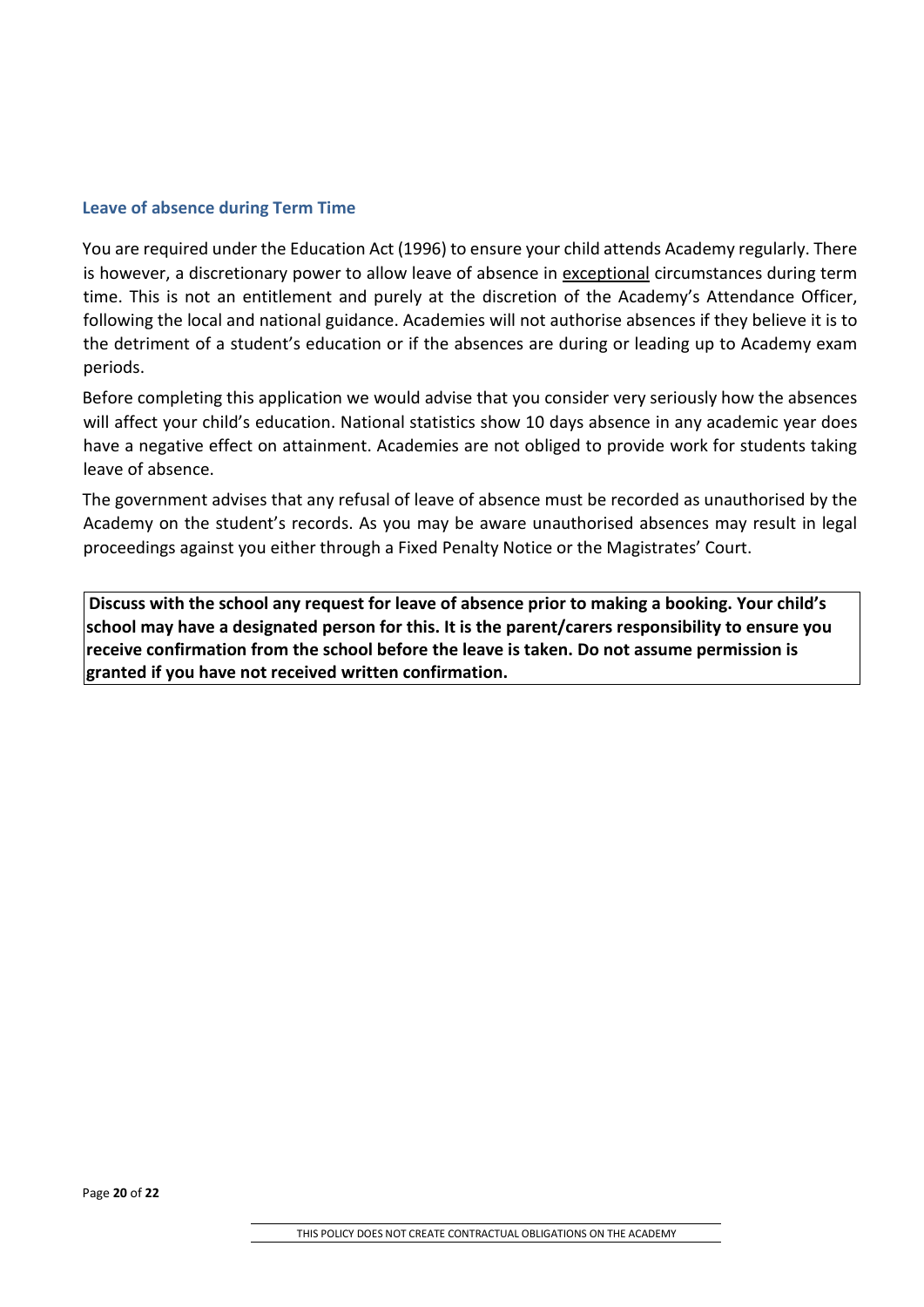#### **Fixed Penalty Notices**

With the implementation of the Anti Social Behaviour Act (2003) the Local Authority has statutory powers to use Penalty Notices to help tackle irregular Academy attendance and unauthorised absences. An unauthorised absence is any absence that the Academy has not given permission for or the parent/carer has been unable to provide a reason for the absence, which is acceptable to the Academy.

**The Academy will discuss with the Local Authority any cases of unauthorised absence and whether the issuing of a Penalty Notice would be appropriate. A Penalty Notice is an alternative to a prosecution to the offence and can be issued when it is felt that parents/carers are failing in their legal responsibility to ensure their child attends Academy regularly.** 

**The penalty is in the form of a £60 fine per parent/carer per child payable within 21 days, this increases to** 

**£120 payable per parent/carer per child within 28 days. Failure to pay usually results in prosecution in the Magistrates' Court.** 

\*(Academic year =Academy year from September to July)